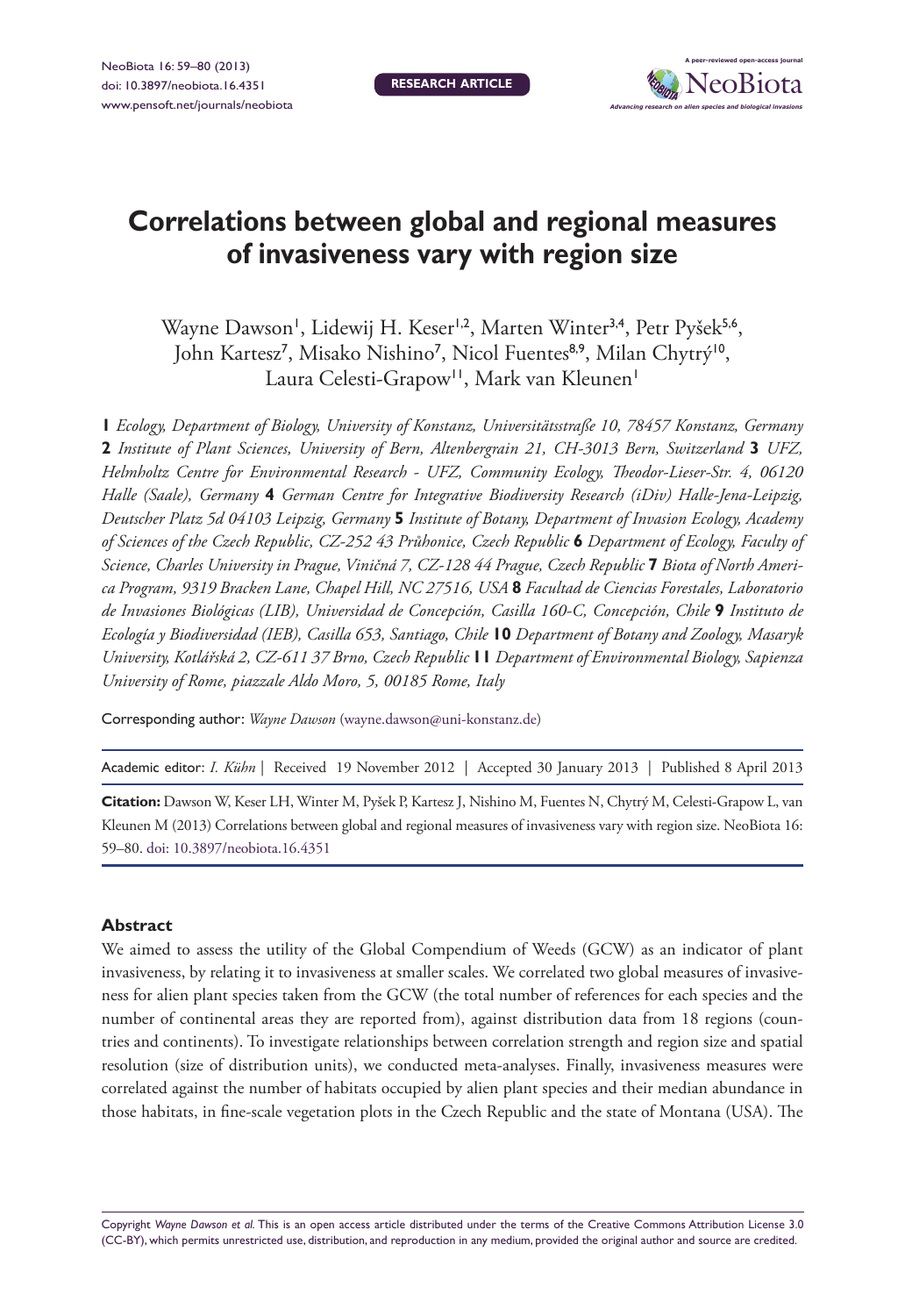majority of Spearman's rho coefficients between GCW-derived invasiveness and regional distributions were less than 0.4. Correlation strength was positively related to region size and resolution. Correlations were weaker when the number of habitats occupied by a species, and species abundances within occupied habitats, were considered. We suggest that the use of the GCW as an invasiveness measure is most appropriate for hypotheses posed at coarse, large scales. An exhaustive synthesis of existing regional distributions should provide a more accurate index of the global invasiveness of species.

#### **Keywords**

Abundance, alien species distribution, database, exotic plant, global invasiveness, range size

### **Introduction**

Rejmánek (2011) defines invasiveness as 'the degree to which a species is able to reproduce, spread from its place of introduction, and establish in new locations.' However, a clear, useable and repeatable measure of the extent to which species are invasive is still lacking. For plants, many studies employ continuous measures of invasiveness in the introduced range, which involve quantifying species distributions – how widespread species are (Stohlgren et al. 2011). Examples of such data include the number of states (van Kleunen and Johnson 2007, Winter et al. 2010), countries (Lambdon et al. 2008, van Kleunen and Fischer 2009, Winter et al. 2009) or provinces (Castro et al. 2005, Zuloaga et al. 2008) where a species is established, the number of grid cells (Williamson et al. 2009, Pyšek et al. 2011, Speek et al. 2011) or the number of habitats (Pyšek et al. 2012a, b) occupied by a species in particular countries, the number of herbarium records for species (Delisle et al. 2003, Fuentes et al. 2012), or various measures of the rates of spread derived from distribution data (Forcella 1985, Pyšek and Prach 1993, Williamson et al. 2005). These measures correspond well to the process of invasion in the strictest sense, which involves spread – at multiple scales – from initial points of introduction (Richardson et al. 2000, Rejmánek 2011).

A recent aim in invasion biology has been to synthesise across the accumulated wealth of studies, in order to elucidate any general patterns regarding both causes and consequences of invasions, across species and regions (Blackburn et al. 2011, Gurevitch et al. 2011). Building generalisations may be hampered by the often very different definitions and measures of invasiveness employed (Guo 2011, Pyšek 2011). Synthesising efforts may therefore benefit from the use of a general measure of invasiveness, which integrates information on invasion success from multiple regions and at multiple scales. Recent studies have used the Global Compendium of Weeds (GCW, Randall 2002) to obtain such a measure of invasiveness for alien plant species (Pyšek et al. 2009, Jenkins and Keller 2010, Dawson et al. 2011, Dostál et al. 2011). The 2002 version of the GCW includes nearly 300 species lists referring to over 20,000 taxa in various regions of the globe, which cite species as being a 'weed', 'casual alien', 'noxious' or 'environmental weed', and 'naturalised', among other labels (Randall 2002).

Use of the GCW as an indicator of invasion success has not gone without criticism (Richardson and Rejmánek 2004). It was not originally devised for the purpose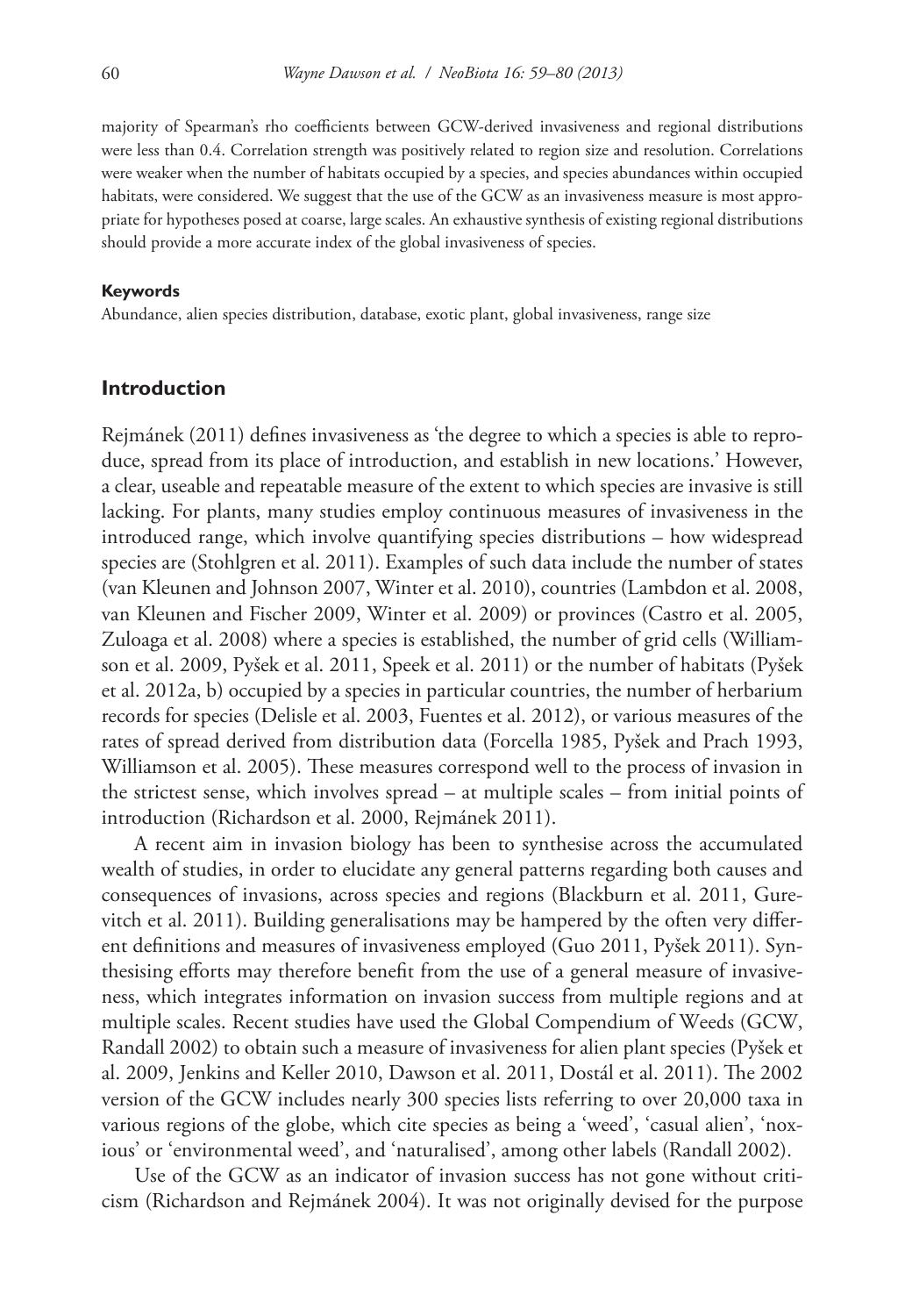of quantifying invasiveness of plant species, and the representation of different regions is not equal, with a bias of more references covering North America and Australia than other continents (Pyšek et al. 2009). This is partly due to well-known geographical biases in the quality of information on invasive species globally (Pyšek et al. 2008, Jeschke et al. 2012), but reporting and survey-effort biases can also occur in regional distribution datasets (Lambdon et al. 2008), which are commonly used to quantify invasiveness despite not being originally intended for this use. Given the interest in using, and value in having a general measure of invasion success for plants, the utility of measures derived from the GCW requires validation against multiple measures that are region-specific.

Here we assess the adequacy of the GCW in providing a general indication of invasiveness, by analysing the strength of correlation between two measures of invasion success derived from the GCW, and regional distribution data for 18 regions varying both in their size (spatial extent) and spatial resolution (i.e., the grain of the distribution units used). Distributions of native plant species have been shown to be more closely correlated when the size (Thompson et al. 1998) and resolution (Hartley et al. 2004) of distributions are more similar. For alien species, we might expect the processes involved which determine invasiveness to be more closely matched to those captured by the GCW, when the region is larger (Pauchard and Shea 2006). Environmental heterogeneity changes across scales (Milne 1991) and larger areas may be more likely to contain habitats and environments allowing a species to establish and invade, which are also found elsewhere globally. Heterogeneity of smaller units nested within larger units means that occurrence in a region does not equate with species occurrence everywhere within the region. Thus, we also assess how the relationship between the GCW and regional distribution data may be scale-dependent. Whilst we do not expect relationships to be 1:1, we do expect there to be variation in how much the relationships deviate from 1:1, and we predict the correlations between the GCW and regional measures will be greater when the region is larger, and the resolution coarser.

We also assess (i) the strength of correlation between GCW-invasiveness measures and the number of habitats species occupied, and (ii) their median abundance in those habitats, derived from fine-scale vegetation-plot data in two regions for which such data are available: the Czech Republic and the state of Montana (USA). At the finest spatial resolution of vegetation plots within habitat types, environmental conditions and exposure to alien plant propagules will be strongly site-dependent. At this scale, the identity and characteristics of individual habitat types may be the most important determinant of invasions (Chytrý et al. 2008a). Thus at the finest spatial scale, we expect there to be little or no relationship between local-scale vegetation plot abundance and global invasiveness. Species' commonness can also be indicated by their level of habitat-specificity, i.e. the number of habitats which species can occur in (Rabinowitz 1981). Widespread species within a region also tend to occupy a greater range of habitats (Pyšek et al. 2009, 2011), so we also expect GCW-derived invasiveness measures to correlate well with the number of habitats occupied by a species.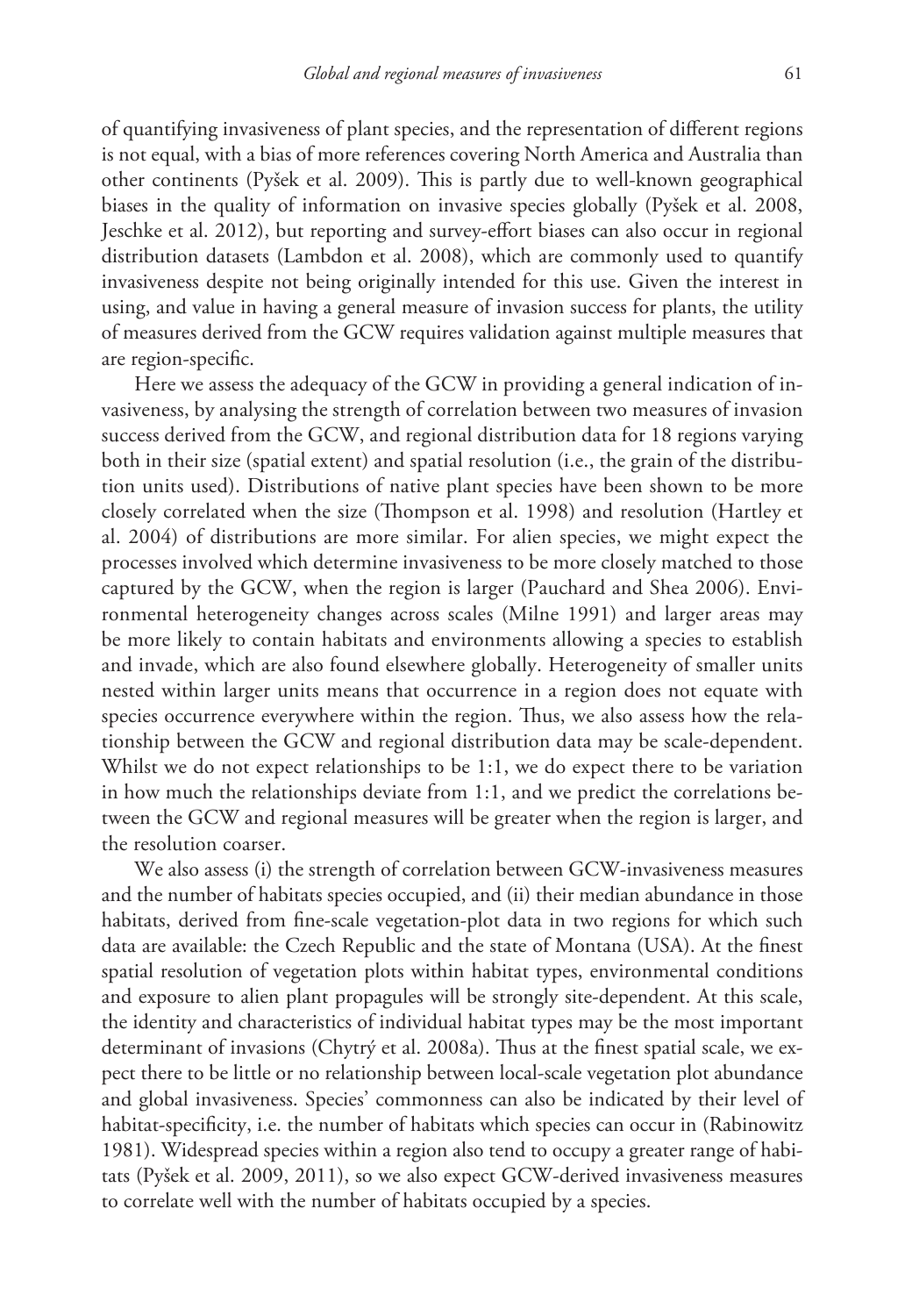### **Methods**

### **Data collection**

We obtained regional species-distribution data as regional invasiveness measures, for vascular plants for 18 regions in total, on six continents (Table 1). The regions ranged from countries to whole continents (Table 1). The data were obtained largely from online national databases, floras and published literature (see Table 1). Data for the grid-cell occupancy of species in the Czech Republic were obtained from the working database CzechFlor, held at the Institute of Botany, Academy of Sciences of the Czech Republic, Průhonice. The species included in regional datasets were considered at least to be casual (*sensu* Richardson et al. 2000, Pyšek et al. 2004), naturalised (*sensu* Richardson et al. 2000, Pyšek et al. 2004) or weed/invasive species (Table 1). For Europe, and all European countries, only species introduced after AD 1500 ('neophytes') were included.

The number of alien species per region varied from 221 (China) to 3,682 (North America; Table 1). There was no significant correlation between region area and the number of species included (Spearman's  $\rho = -0.117$ , 95% CI = -0.6376, 0.4615, p = 0.644). Region areas were obtained from atlas sources. For regions with non-grid cell distribution units, atlas sources were also used to calculate the mean average area of distribution unit per region, and these values were used as a measure of resolution (Table 1). The largest region was North America (USA + Canada), which also had the coarsest resolution of distribution; the smallest of the 18 regions was New Jersey (Table 1).

Data on the number of habitats/communities and the median abundances of species within those habitats were obtained from vegetation-plot data for the Czech Republic and Montana. Both datasets used originally included native and alien plant species that were present in each plot; however, we excluded the native species for our purposes and included all aliens for Montana and all neophytes for the Czech Republic. The dataset used for the Czech Republic was from Chytrý et al. (2005); it included a stratified selection of over 20,000 vegetation plots from the Czech National Phytosociological Database (Chytrý and Rafajová 2003: GIVD code EU-CZ-001, Dengler et al. 2011); these plots varied in size according to vegetation type (see Chytrý et al. 2005, for details) and contained species-cover records determined according to the Braun-Blanquet or Domin scale (van der Maarel 1979). These plots were classified into 32 habitat types based upon EUNIS Habitat Classification (Davies and Moss 2003; Chytrý et al. 2005). We calculated three metrics from this dataset: (i) the number of habitats occupied by a species, (ii) the average median cover of species across habitats occupied, and (iii) the maximum median habitat cover (i.e. the habitat with the highest median cover). Median covers per habitat were calculated using vegetation plots where a species was present and average median covers per habitat were calculated across habitats where a species was present. The median cover from the habitat with the highest median cover for a species was used as the maximum median cover. For Montana, data were downloaded from VegBank [\(http://vegbank.org/vegbank/index.](http://vegbank.org/vegbank/index.jsp) [jsp](http://vegbank.org/vegbank/index.jsp), accessed 03/02/2011; GIVD code NA-US-002; Dengler et al. 2011), which in-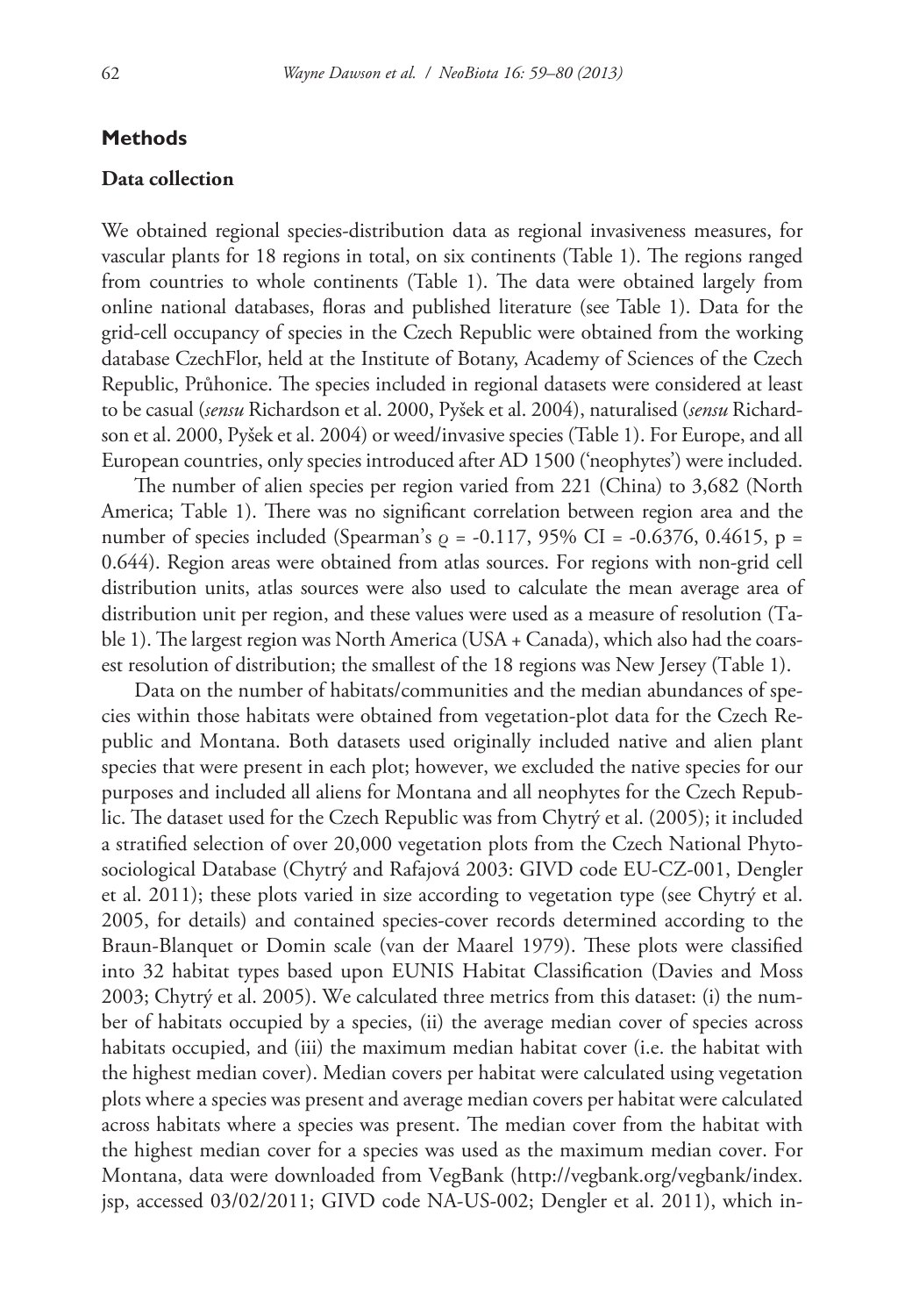| . the<br>i<br>ומ מזורת המי הר הרופה המי יופי<br>֧֧ׅ֧֧֧֧ׅ֧֧֧֧ׅ֧֧֧֚֚֚֚֚֚֚֚֚֚֚֚֚֚֚֚֚֚֚֚֚֚֚֚֚֚֚֚֚֚֚֝֝֝֝֬֝֓֝֬֜֝֬֝֝֬֜֝֬֝<br>់<br>ĺ<br>e ner remon Alco incl<br>׆<br>ל<br>i<br>Period distribution<br>b<br>forth cash for the first<br>and and date or<br>$\sim$ $\sim$ $\sim$ $\sim$ $\sim$ $\sim$<br>j<br>Ē<br>$\frac{4}{3}$<br>$\Xi$<br>ł<br>;<br>ï | .<br>.<br>.<br>.<br>$\frac{1}{2}$<br>littion little overalliter and in the for poor call<br>)<br>Saturn<br>:<br>:<br>:<br>$\frac{1}{2}$<br><br>$\sim$<br>I<br>i<br>nean and the re<br>usuu.<br>ŗ<br>j<br> |
|-------------------------------------------------------------------------------------------------------------------------------------------------------------------------------------------------------------------------------------------------------------------------------------------------------------------------------------------------|-----------------------------------------------------------------------------------------------------------------------------------------------------------------------------------------------------------|
|                                                                                                                                                                                                                                                                                                                                                 |                                                                                                                                                                                                           |
|                                                                                                                                                                                                                                                                                                                                                 |                                                                                                                                                                                                           |
|                                                                                                                                                                                                                                                                                                                                                 | $\ddot{\phantom{a}}$                                                                                                                                                                                      |

| Region        | Data Source                                                            | species | No. of Species included<br>are at least: | Area (km <sup>2</sup> ) | Unit of distribution<br>(number of units) | Resolution<br>$(\text{km}^2)$ |
|---------------|------------------------------------------------------------------------|---------|------------------------------------------|-------------------------|-------------------------------------------|-------------------------------|
| Argentina     | 2008)<br>Zuloaga et al.                                                | 582     | Naturalised                              | 3,744,977               | Province (24)                             | 162,825                       |
|               | AVH Australia Virtual Herbarium (http://chah.gov.au/avh/)              |         |                                          |                         |                                           |                               |
| Australia     | Australian Government weeds list                                       | 416     | Invasive                                 | 7,617,930               | Point record                              | ≸                             |
|               | vironment.gov.au/cgi-bin/biodiversity/<br>(http://www.en               |         | $(\text{Weeds})$                         |                         |                                           |                               |
|               | nvasive/weeds/weedspeciesindex.pl?id=701)                              |         |                                          |                         |                                           |                               |
| Chile         | Fuentes et al. (2012)                                                  | 688     | Naturalised                              | 757,725                 | Province (50)                             | 15,155                        |
| China         | Weber et al. (2008)                                                    | 221     | Invasive                                 | 9,677,012               | Province (32)                             | 224,621                       |
| Europe        | DAISIE (http://www.europe-aliens.org/)                                 | 1,238   | Naturalised                              | 4,767,682               | Country/region (23)                       | 207,291                       |
|               | Czech Republic   CzechFlor Database                                    | 918     | Casual                                   | 78,866                  | Grid cell (679)                           | 132                           |
| Germany       | FlorKart (http://www.floraweb.de)                                      | 427     | Casual                                   | 357,021                 | Grid cell (2995)                          | ca. 130                       |
| Great Britain | British and Irish Flora (Preston et al. 2002)                          | 1,340   | Casual                                   | 229,848                 | Grid cell (2886)                          | 100                           |
| Ireland       | British and Irish Flora (Preston et al. 2002)                          | 521     | Casual                                   | 84,421                  | Grid cell (1028)                          | 100                           |
| Italy         | et al. (2010)<br>Celesti-Grapow                                        | 922     | Naturalised                              | 301,338                 | Province (21)                             | 15,066                        |
| North America | Kartesz (2011)                                                         | 3,682   | Naturalised                              | 19,811,345              | State/Province (66)                       | 303,742                       |
| Alabama       | Kartesz (2011)                                                         | 777     | Naturalised                              | 135,765                 | County $(67)$                             | 1,962                         |
| California    | Kartesz (2011)                                                         | 1,359   | Naturalised                              | 423,970                 | County (58)                               | 6,969                         |
| Florida       | Kartesz (2011)                                                         | 1,057   | Naturalised                              | 170,304                 | County $(67)$                             | 2,080                         |
| Montana       | Kartesz (2011)                                                         | 534     | Naturalised                              | 380,838                 | County (56)                               | 6,801                         |
| New Jersey    | Kartesz (2011)                                                         | 683     | Naturalised                              | 22,588                  | County $(21)$                             | 915                           |
| Pennsylvania  | Kartesz (2011)                                                         | 1,038   | Naturalised                              | 119,283                 | County (66)                               | 1,764                         |
| South Africa  | Weeds and Invasive plants database (http://www.agis.agric.<br>za/wip/) | 286     | Invasive                                 | 1,221,037               | Grid cell (1575)                          | 775                           |

### *Global and regional measures of invasiveness* 63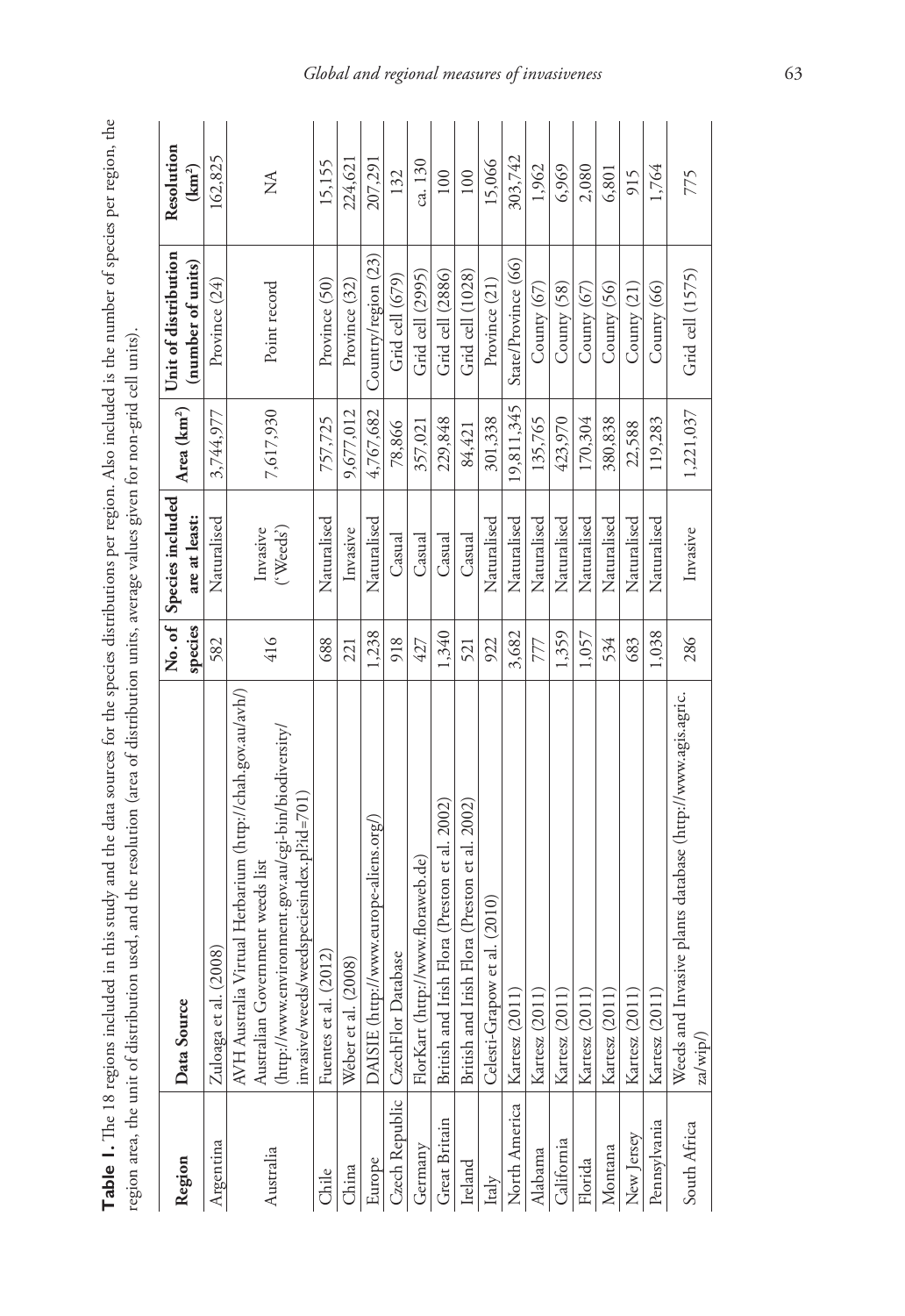cluded 6,251 vegetation plots (also varying in size depending on vegetation type).The same three metrics were calculated as for the Czech plot data (except 'number of communities' replaced 'number of habitats'). The community data in VegBank followed definitions outlined by the guidelines for describing associations and alliances of the US National Vegetation Classification (Jennings et al. 2009). Species cover in plots was measured as percentage of total area. A total of 175 and 158 species were included in the final datasets for the Czech Republic and Montana, respectively.

The Global Compendium of Weeds is the most comprehensive list of weedy and invasive species to date (Randall 2002), and whilst it is not exhaustive, it is still global in scale, and draws on records from all six inhabited continents, and also oceanic islands. We used the GCW to generate two invasiveness measures for species present in each regional dataset. First, all references to a species were counted. Second, the number of GCW areas was counted (11 in total) within which a species was referenced as occurring. These GCW areas were Africa, Europe, North America, Central America, South America, Australasia, Central Asia, South Asia, Middle East, South-East Asia and Pacific Islands (including Hawai'i; see Table S1 in Appendix for further details; Dawson et al. 2011). Additionally, a number of references included within the GCW only record species as 'introduced', which may not indicate that the species has established, or is invasive. Thus, these two invasiveness measures were recalculated, including only those references explicitly referring to species that were weedy, naturalised or invasive (i.e. species were weeds, noxious or environmental weeds, naturalised, invasive alien/exotic, exotic/alien of ecological/conservation concern; these references are hereafter referred to as 'weed only' references). References exclusively citing weeds of agriculture were not included as 'weed only' references.

#### **Analyses**

We used Spearman's rank correlation to assess the association between regional distribution data and GCW invasiveness measures, because (i) we did not expect relationships to be linear and (ii) data were skewed and sometimes included outliers. Whilst Spearman's rank correlation is robust to the presence of outliers compared to the productmoment correlation, it can still be affected by heteroscedasticity, and by outliers when they are large in number (Bin Abdullah 1990). To ensure that estimates of Spearman's rho coefficients were robust, we used a resampling-with-replacement bootstrapping procedure (with 9999 sample replicates) in order to calculate 95% confidence intervals (bias-corrected). Confidence intervals not overlapping zero indicate that the correlation between a regional distribution and GCW invasiveness measure is significantly greater than zero. However, the numbers of species within regions are large, and the precision with which one can estimate a correlation coefficient increases with sample size. Thus, even weak correlations are likely to be estimated accurately and differ significantly from zero. Therefore, the strength of the correlations themselves is of greater relevance to this study than whether or not the correlations differ significantly from zero.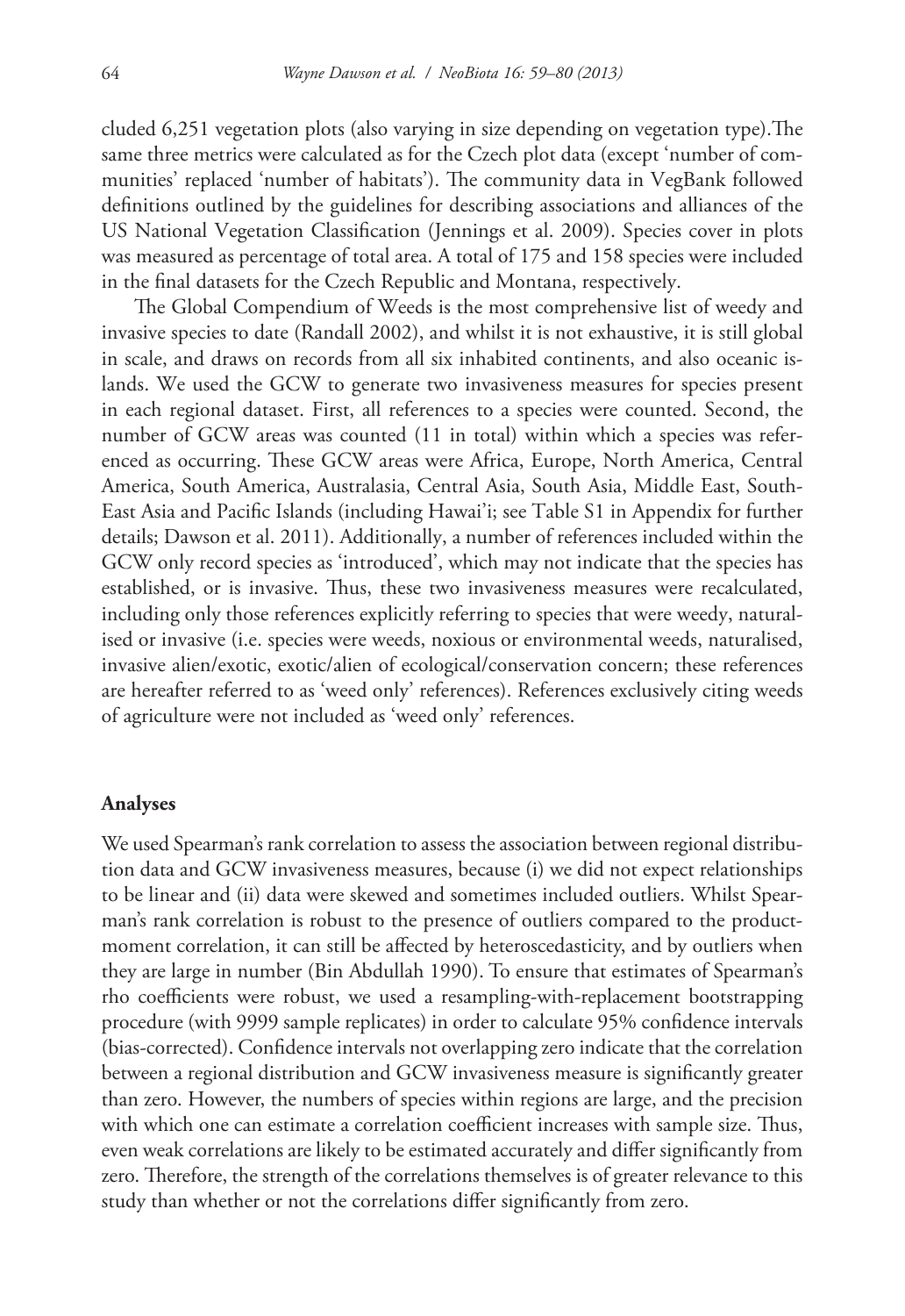Coefficients and confidence intervals were calculated for correlations between distribution data of each region and one of the two GCW-invasiveness measures: (i) the total number of GCW references, (ii) the number of GCW areas a species was recorded in. This was repeated for (iii) the number of 'weed only' category references, and (iv), the number of GCW areas according to 'weed only' category references. In all cases, to avoid non-independence of GCW-derived invasiveness and regional distribution measures, references in the GCW from the area containing the target region considered were always excluded (see Table S1 for description of GCW areas). For example, for correlations involving the German and European regional distribution data, all references of species from Europe were excluded in the calculation of the GCW measures. Similarly, for the data from China, all references from East Asia were excluded, as were all references from North America, when Canadian provinces and USA states were analysed.

We used the random effects meta-analysis approach outlined by Gurevitch and Hedges (1999) to analyse the relationship between correlation coefficient strength and region area or resolution. A Pearson's rank correlation test of area and resolution (both log transformed) revealed that regional areas and resolution were strongly and significantly correlated (Pearson's R = 0.806, 95% CI = 0.531, 0.927, df = 15, P < 0.0001), and so they were considered individually. Australia was excluded from the analyses involving resolution, as the distribution units for Australia were point records.

First, we transformed Spearman's rho coefficients (ρ) from the correlations between regional distributions and GCW measures, using Fisher's Z transformation:

$$
Z = \frac{1}{2} \ln \left( \frac{1+\rho}{1-\rho} \right)
$$

The variance associated with each Z-transformed coefficient was calculated as:

$$
var\left(Z\right)=\frac{1}{n-3}
$$

where n equals the sample size. This transformation has the benefit of stabilising the variance of the correlation coefficients, reducing heteroscedasticity. We wanted to analyse these transformed coefficients meta-analytically, and to do so, Gurevitch and Hedges (1999) recommend a random-effects approach, to account for random variation that occurs between effect sizes (transformed coefficients in this study). This requires estimation of not only within-region coefficient variances, but also between-region coefficient variances (Gurevitch and Hedges 1999). To achieve this, we ran a fixed effects linear regression model, with Z-transformed correlation coefficients as the effect sizes, and area or resolution (ln-transformed) as the explanatory variable. The between-region variance in coefficients was then extracted and added to the within-region variances (Gurevitch and Hedges 1999). The inverse of these summed within- and between-region variances was then used as weightings per region in a second linear regression model (the actual meta-analysis). Because of the relatively low sample size (17/18 regions), the second linear regression model was bootstrapped with 999 replicates (where the region coefficients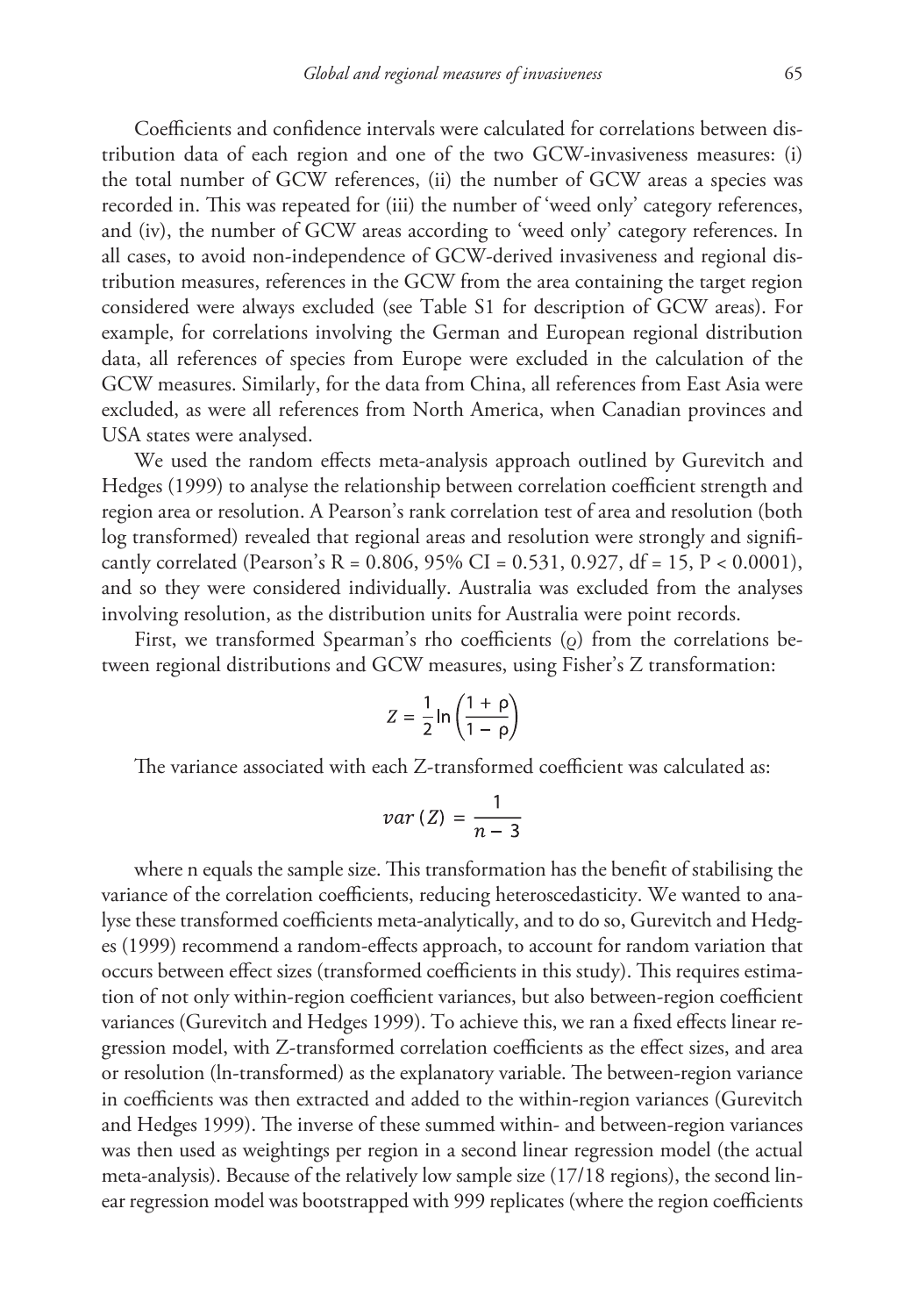were randomly sampled with replacement), and bias-corrected 95% confidence intervals were inspected to assess the significance of slopes (confidence intervals containing zero indicate that the relationship between correlation strength and region area/resolution is not significantly different from zero). This meta-analytical procedure was conducted for coefficients with each of the GCW-derived invasiveness measures per region.

One potential reason for correlation strength varying between regions could be due to the fact that smaller regions are more likely to have dissimilar, idiosyncratic sets of species compared to the larger regions. To test this, Spearman's rho correlations were conducted between region size (area) and the proportion of species within a region with zero references from elsewhere outside the target region. A negative correlation with region area would be expected, if smaller regions tend to have more idiosyncratic species not found elsewhere. A bootstrapped, bias-corrected 95% confidence interval (9999 replicates; confidences intervals are hereafter referred to as '95% CI') was used to assess significance of the correlation, as above.

For the vegetation-plot data from the Czech Republic and Montana, the same analytical procedure was used as for the individual regional-scale distribution correlations with GCW invasiveness measures. All analyses were conducted using R 2.14.0 (R Development Core Team 2011).

#### **Results**

### **How strongly correlated are GCW invasiveness measures and regional alien plant distributions?**

When all GCW references were considered, the correlation between the number of GCW references and regional distribution measures was significantly different from zero for all regions except Germany (Fig. 1). Spearman's rho coefficients ranged from 0.091 (Germany) to 0.523 (California). Despite the significance of the correlations, all of them were far from a 1:1 relationship. Only one region (California) had a correlation strength above 0.5 with this GCW invasiveness measure; the majority of regions (13) had correlation coefficients <0.4 (Fig. 1). When the number of GCW areas recording a species was used as the GCW invasiveness measure, the majority of regions (14) had correlation coefficients slightly (but not significantly) lower than when the number of references was used (Fig. 1). When 'weed only' category references were considered, the correlations between the number of GCW references or GCW areas and regional distributions were similar in strength overall to those obtained when all references were considered (Fig. S2). Correlation strength was also high (>0.4) for North America and Australia (Fig. 1), which are the two regions most over-represented by references in the GCW, suggesting that the GCW is a reasonable correlate of regional alien plant distribution independently of the reference bias for these two regions. The proportion of species per region with zero references outside the target region was not significantly correlated with region area ( $\rho$ =0.170; bootstrapped, bias-corrected 95% CI= -0.4137, 0.6390).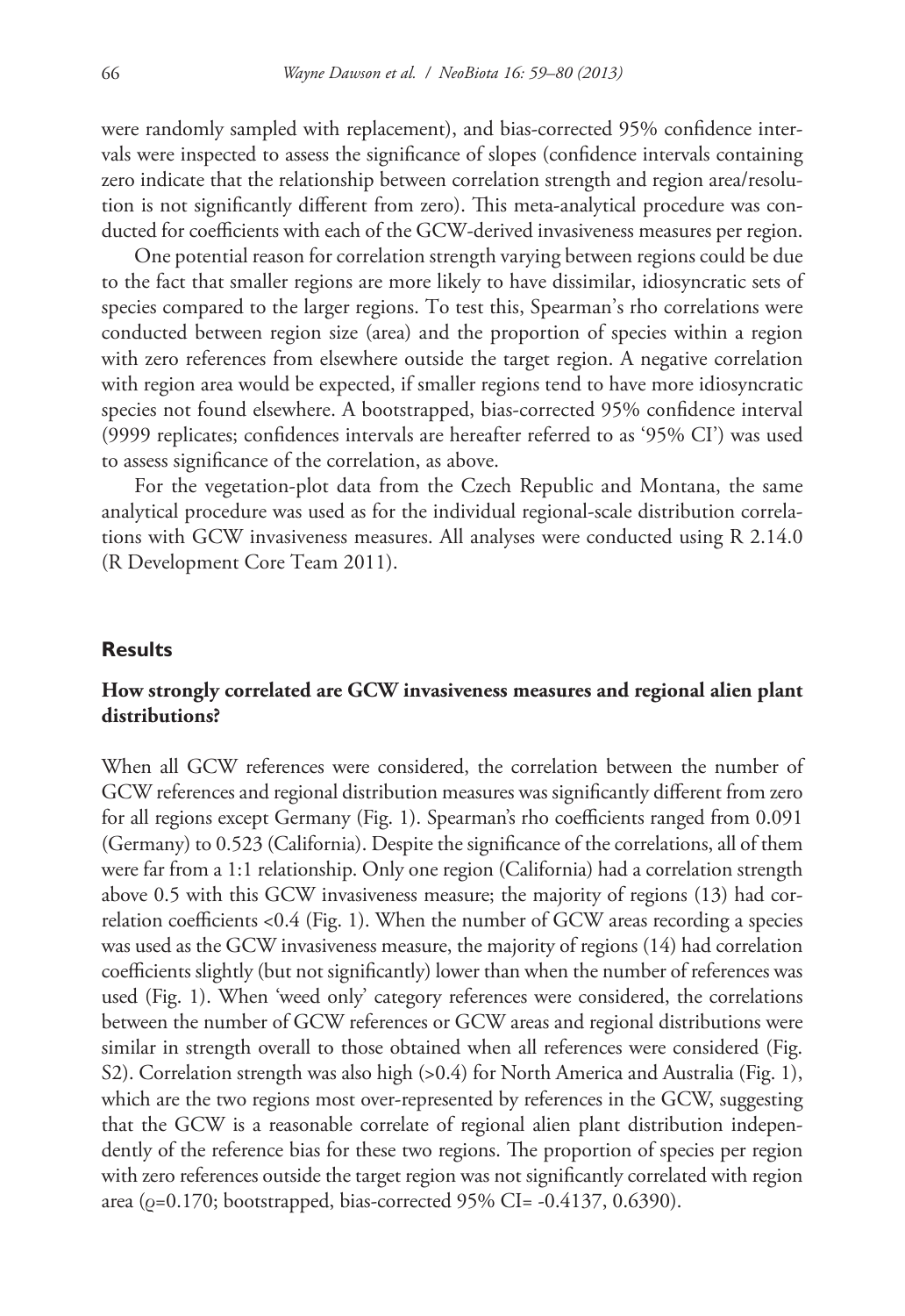

**Figure 1.** Spearman's ρ correlation coefficients of the relationship between the number of GCW references (closed circles), or the number of GCW areas occupied (open circles) and the distribution (number of units occupied) of species in 18 regions. GCW measures were calculated using all non-target region references (See Fig. S2 for coefficients using 'weed-only' references). Error bars indicate bootstrapped, bias-corrected 95% confidence intervals; the dashed line signifies  $\rho$ =0.

### **Is correlation strength related to region area and resolution?**

In the meta-analyses, the strength of correlation between GCW-derived invasiveness and regional distributions was significantly and positively related to the area of the target region (Fig. 2a), when the number of references was considered ( $\beta_{\text{in (area)}}$ =0.035, 95% CI= 0.012, 0.054). A similar significant, positive relationship with area was observed for the number of GCW areas occupied  $(\beta_{\text{In(area)}}=0.041, 95\% \text{ CI} = 0.023, 0.059; \text{Fig. 2a}).$ 

The strength of correlation between regional distribution and GCW invasiveness was also related to resolution of distribution units; correlation strength increased with increasing average area of distribution units (Fig.2b). The relationship between resolution and correlation strength was similar whether the number of references ( $\beta_{\text{In(resolution}}=0.032$ , 95% CI= 0.015, 0.048) or the number of GCW areas was used  $(\beta_{\text{In(resolution)}}=0.033, 95\%$ CI= 0.013, 0.049; Fig 2b). The relationships between area or resolution and correlation strength were similar when 'weed only' references were used, but less variation in coefficient strength was explained by area, than when all references were used (Fig. S3).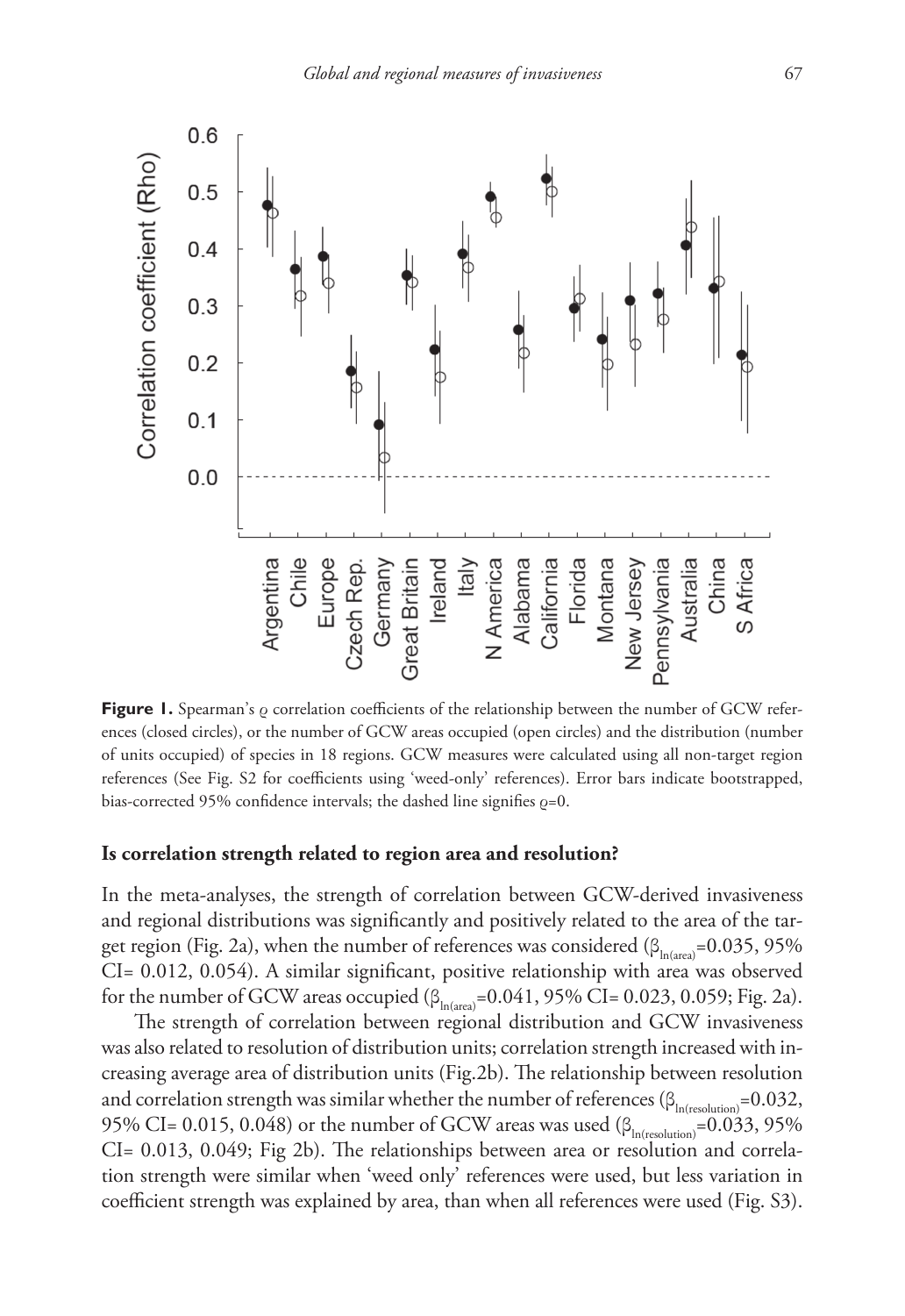

**Figure 2.** Relationships between the correlation strength (Z-transformed Spearman's ρ coefficient) of GCW-derived invasiveness measures and regional distributions, and region area (a) and resolution (area of distribution units; b). Solid lines and circles represent the fitted models and correlation strengths per region, respectively, with number of references in the global compendium of weeds as the GCW-invasiveness measure. Dashed lines and open circles are fitted models and region correlation strengths, respectively, with the number of GCW areas as the invasiveness measure. Note the natural log scale on the x axes.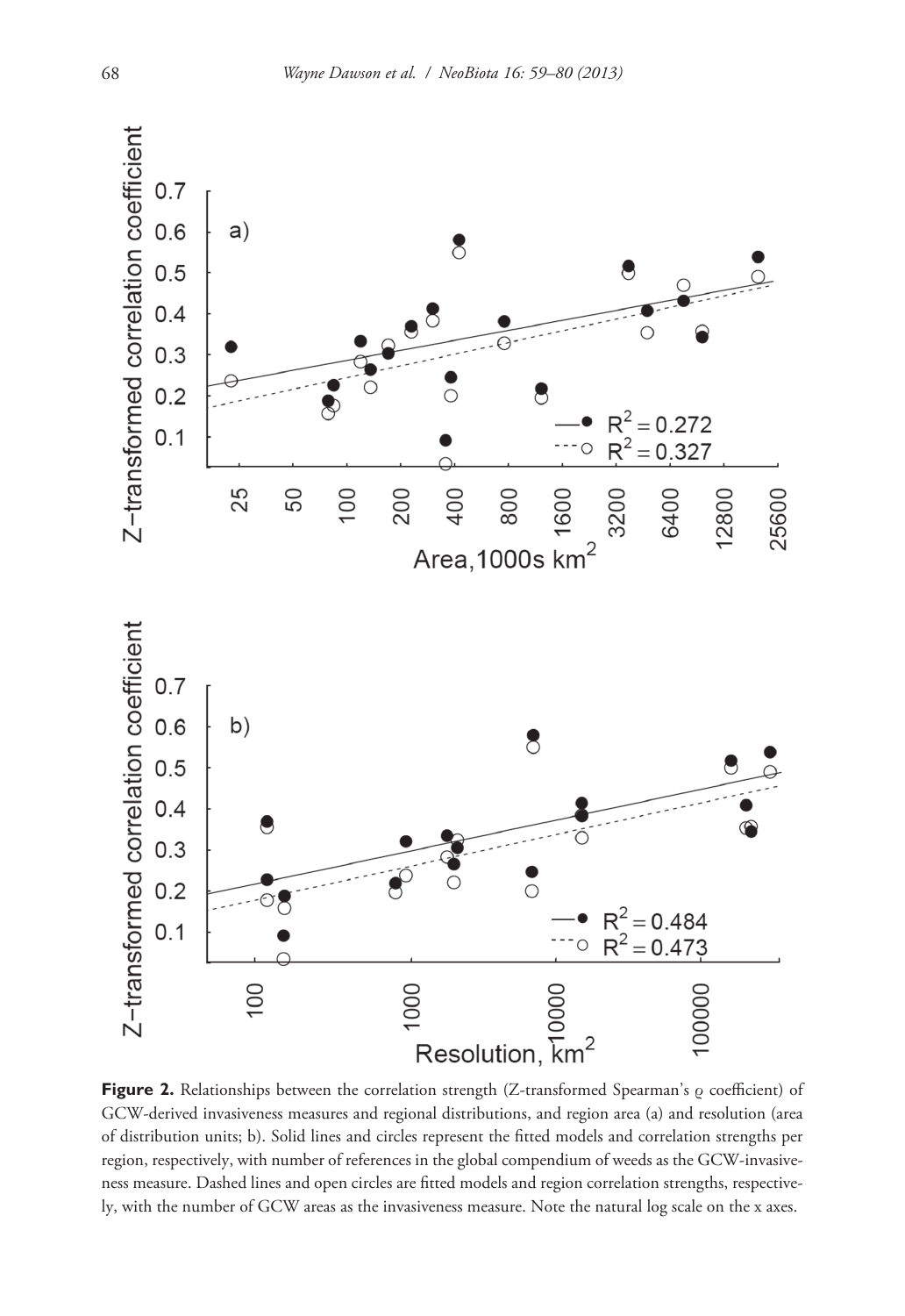### **Is invasiveness according to the GCW correlated with number of habitats and abundance at the vegetation-plot scale?**

In the Czech Republic, the number of habitats occupied by a species was significantly correlated with GCW invasiveness measures, and the correlation was strongest when number of 'weed only' references was used; however, none of the coefficients were >0.3 (Table 2, Table S4). In comparison, correlation strength for the same set of species was always greater (although not significantly) when the number of occupied 11 × 12 km grid cells in the Czech Republic was considered (Table 2). Maximum median cover in a habitat was not significantly correlated with the number of references or the number of GCW areas occupied (Table 2). Results were similar when 'weed only' references were used, except average median cover in a habitat for the Czech Republic was significantly and negatively correlated ( $\rho$ = -0.15) with the number of GCW areas recording a species (Table S4).

In Montana, the number of plant communities occupied by a species was significantly correlated with the number of GCW references and the number of GCW areas (Table 2). The correlation coefficients for the same set of species were not significant when the number of Montana counties occupied was considered (Table 2). Average median cover in a community was not significantly correlated with the number of

**Table 2.** Spearman's ρ correlation coefficients (and bootstrapped, bias-corrected 95% confidence intervals) of relationships between GCW-derived invasiveness measures and regional measures of species abundance and distribution from vegetation-plot data in the Czech Republic and Montana. Also given, for comparison, are correlations for the number of Czech Republic grid cells and the number of counties in Montana occupied by a species, using the subset of species occurring in the vegetation plot data for the respective regions. The values in bold are  $\rho$  coefficients, that are significantly greater than zero. GCW measures included number of references and the number of global regions according to the Global Compendium of Weeds with all non-target region references included.

|                                        | <b>GCW</b> invasiveness        |                                |
|----------------------------------------|--------------------------------|--------------------------------|
|                                        | <b>References</b>              | Areas                          |
| <b>Czech Republic</b>                  |                                |                                |
| Grid-cell data                         |                                |                                |
| Number of 11 km $\times$ 12 km squares | 0.382(0.241, 0.508)            | 0.261(0.111, 0.400)            |
| Vegetation plot data                   |                                |                                |
| Number of habitats                     | 0.282(0.143, 0.414)            | 0.216(0.070, 0.349)            |
| Average median cover per habitat       | $-0.031$ $(-0.181, 0.113)$     | $-0.093$ $(-0.232, 0.053)$     |
| Maximum median cover in a habitat      | $0.072$ ( $-0.080$ , $0.214$ ) | $-0.003$ $(-0.150, 0.139)$     |
| Montana                                |                                |                                |
| County data                            |                                |                                |
| Number of counties                     | $0.168(-0.023, 0.339)$         | $0.135(-0.043, 0.309)$         |
| Vegetation plot data                   |                                |                                |
| Number of communities                  | 0.240(0.057, 0.403)            | 0.223(0.048, 0.384)            |
| Average median cover per community     | $0.114(-0.049, 0.270)$         | $0.083$ ( $-0.080$ , $0.241$ ) |
| Maximum median cover in a community    | $0.160$ ( $-0.006$ , $0.315$ ) | $0.120$ ( $-0.051$ , $0.281$ ) |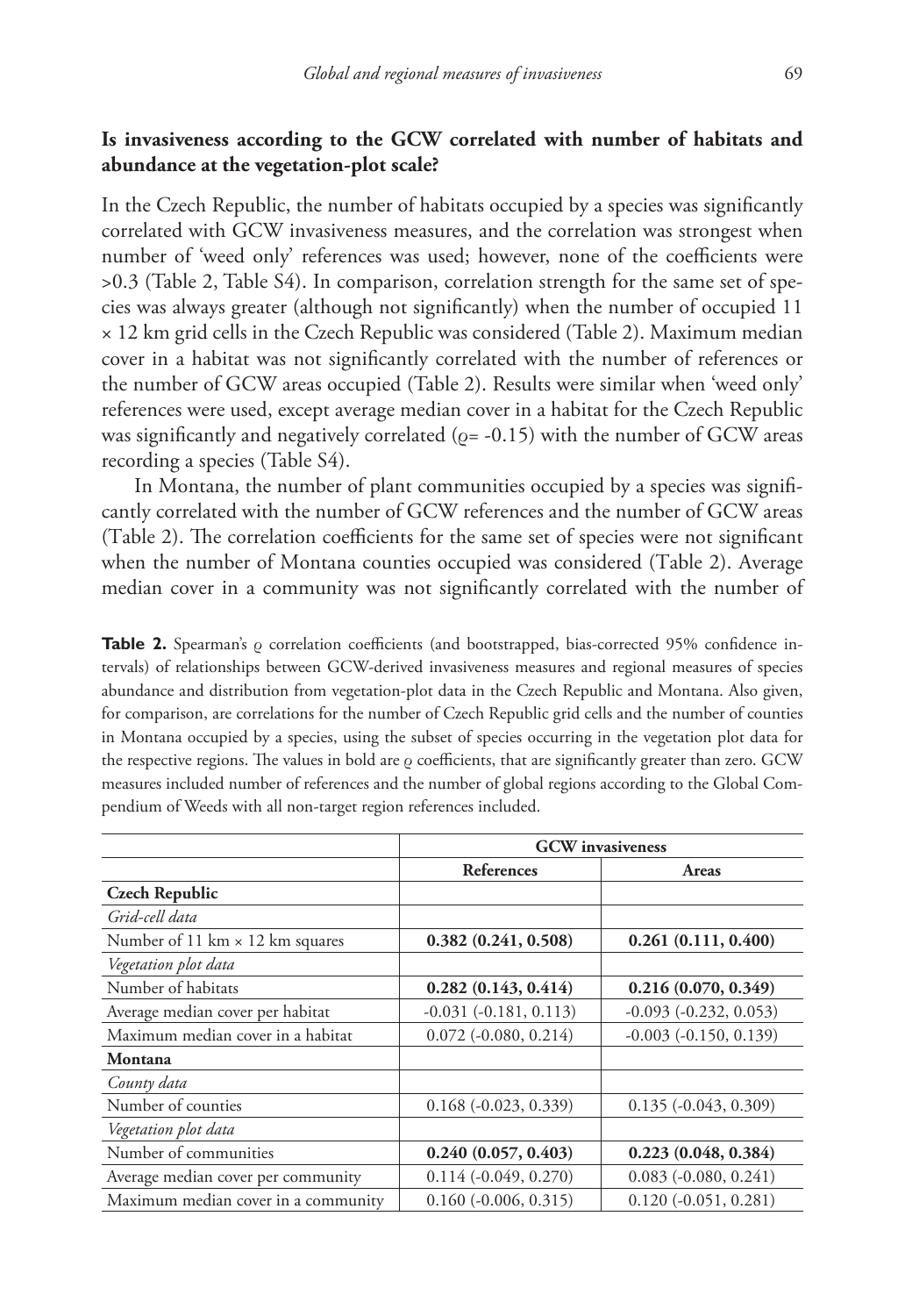GCW references or the number of GCW areas (Table 2). The maximum median cover of species in a habitat for Montana was significantly and positively correlated ( $\rho = 0.19$ ) with the number of 'weed only' references (Table S4).

### **Discussion**

Synthesis of information on plant invasions and risk assessment schemes across multiple studies and regions could benefit from the development of a globally applicable measure of invasion success. We have shown that the correlations between regional measures of invasiveness and measures derived from the Global Compendium of Weeds (Randall 2002) were largely significantly different from zero, but also diverged considerably from a 1:1 relationship. Correlations were stronger for larger, continental-scale regions with coarse resolution, but weaker for smaller areas with finer-scale distribution data.

The weaker correlation between the GCW and fine-scale regional distributions may reflect the incongruence in spatial distribution between scales observed elsewhere for native species (Thompson et al. 1998, Hartley et al. 2004). A shift in the dominant processes affecting species distributions may occur as one moves from fine-scale to coarse-scale distributions (Hartley et al. 2004, Pauchard and Shea 2006). Globally invasive species may have been widely introduced, but at a smaller regional scale they may not be able to establish and spread because of abiotic and biotic environmental barriers, or introduction effort in the region has not been sufficient to allow escape from cultivation. For a larger, continental-scale region, it is more likely that an invasive species will be introduced in sufficient numbers and locations, and encounter favourable conditions somewhere within the region, for establishment and spread to occur. Conversely, some species may be invasive within regions at a local scale, but may not be widespread at a larger, or even global scale due to dispersal restrictions (natural or human), or spatially restricted introduction effort. Just as with rarity in native plants (Rabinowitz 1981), an alien plant that is widespread at a coarse spatial scale can be abundant or rare in many locations throughout the range, or it can be abundant or rare in few but widely distributed locations. Thus, the coarse-scale GCW measure of invasiveness is unable to capture the more complex, fine-scale spatial structure of species distributions, but is more likely to reflect frequency of occurrence of species in larger regions with coarse distribution units. Dissimilarity in species introductions among regions is also likely to increase as the areas of the target regions decrease, leading to poorer correlations between the GCW and region measures. For example, Lloret et al. (2004) found that only one tenth of alien species on eight Mediterranean islands were found on half or more of the islands, indicating a high level of idiosyncrasy in species pools at the local (island) scale. Additionally, Chytrý et al. (2008b) showed that only few neophyte species were shared among the species present within habitats of three separate regions of Europe (see also Stohlgren et al. 2011). However, we found that smaller regions in our study did not have a greater proportion of alien species without references of being alien elsewhere outside the target region, compared to larger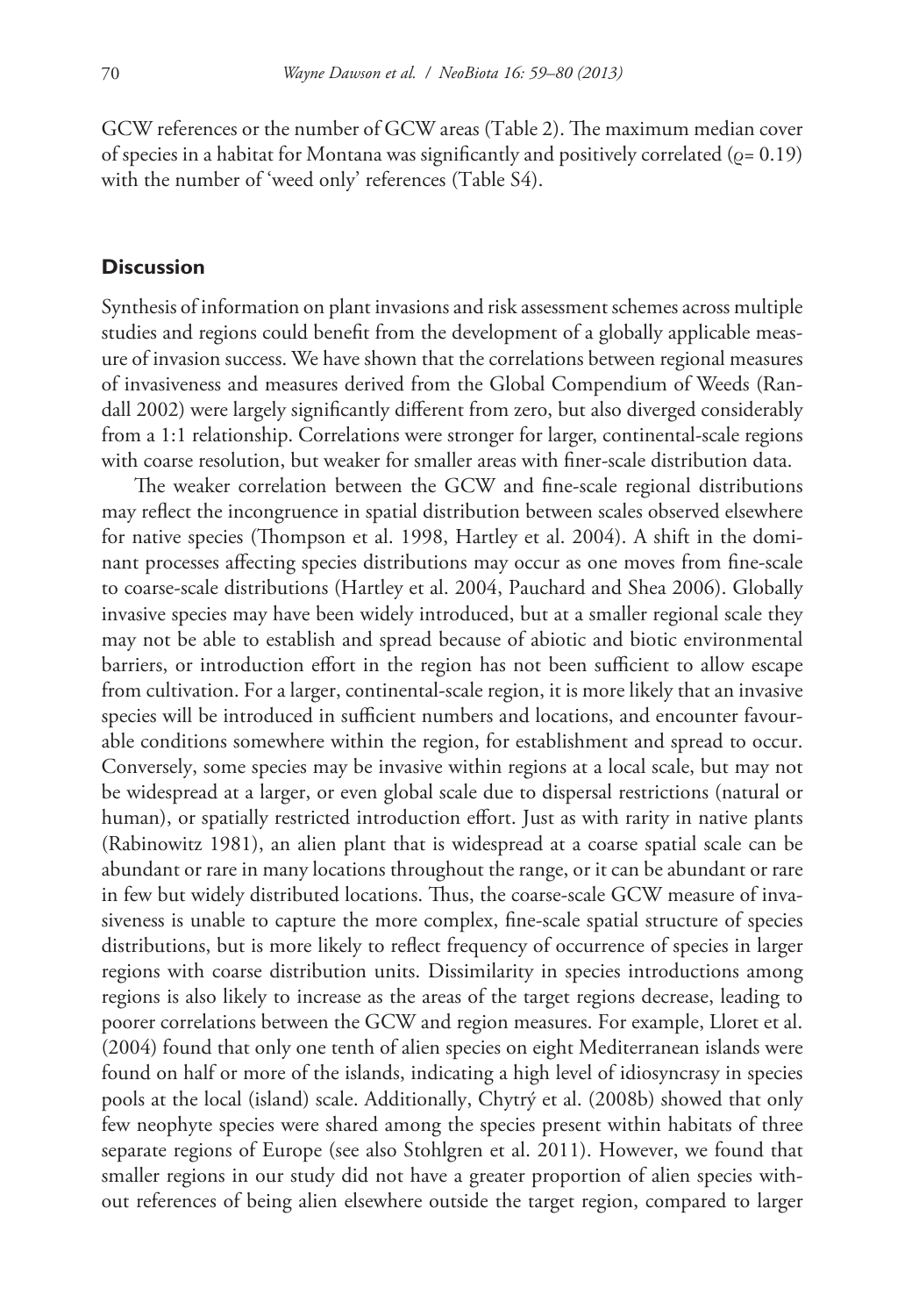regions. This, coupled with the lack of a correlation between species sample size and region size, suggests that smaller regions are not necessarily more likely to have species pools that are less representative of the global pool than larger regions.

Many of the regions considered in our study are recipients of largely European plant species (Pyšek 1998, Ugarte et al. 2010; Winter et al. 2010, Stohlgren et al. 2011, Fuentes et al. 2012). As most non-European regions considered are larger in area and coarser in distribution resolution than European regions, the relationship between global-regional correlation strength and area/resolution could be an artefact of dissimilarity in introduced species pools. However, this seems unlikely, as the GCW-regional correlation strength for the whole of Europe was still high and similar to that of North America when 'weed only' references were considered. Thus, it seems unlikely that differences in the character of the regional species pools are confounding the effects of area and resolution on GCW-regional correlation strengths. One final potential cause of the poor correlation between the GCW and regional distributions is that many neophyte species have not yet reached their full extent in invaded regions (Williamson et al. 2009, Gassó et al. 2010, 2012). Over time, species may 'fill in' more fine-scale spatial units in a region, potentially reducing the disparity between fine- and coarse-scale distributions.

GCW-derived measures of invasion success were poor correlates of species' abundance in habitats and communities within which they occur. However, the correlations between habitat breadth and GCW invasiveness measures were significant (Table 2). A relationship between range size and habitat breadth was recently reported for the Czech Republic, where the range of habitats occupied by an alien species increased with larger distribution of the species in this country (Pyšek et al. 2011). Species' range sizes may be large, either because of wide niche breadths or because they utilise a widespread resource (Thompson et al. 1998). The results of our study corroborate those of Pyšek et al. (2009) and Dostál et al. (2011), who showed that the likelihood of Central European plant species being introduced and becoming a weed in other regions globally was greater for species with a larger native range size and niche breadth, respectively. However, this does not mean that commonness of those habitats is unimportant. Chytrý et al. (2005) demonstrated that only 6% of neophyte species in the Czech Republic occurred in more than 10 habitat types, and that the highest species richness of neophyte species was in anthropogenic habitats, which are likely to be more common than those relatively undisturbed that are also rarely invaded. Separating out the roles of habitat niche breadth and commonness of optimal habitat type in determining larger scale alien plant distributions thus remains an interesting challenge.

The significant relationship between the number of habitats/communities containing a species and the GCW could potentially be created by a bias toward inclusion of already widespread and established plant species. For example, alien plant species in the Czech vegetation data may not be representative of the entire Czech neophyte flora, as many rare casual aliens will not have been recorded in vegetation plots (Chytrý et al. 2005). This would focus the data on those species clearly able to establish and spread in the region, whilst species not found in vegetation plots could be either widespread or restricted in their global invasiveness. The 347 species in only one grid cell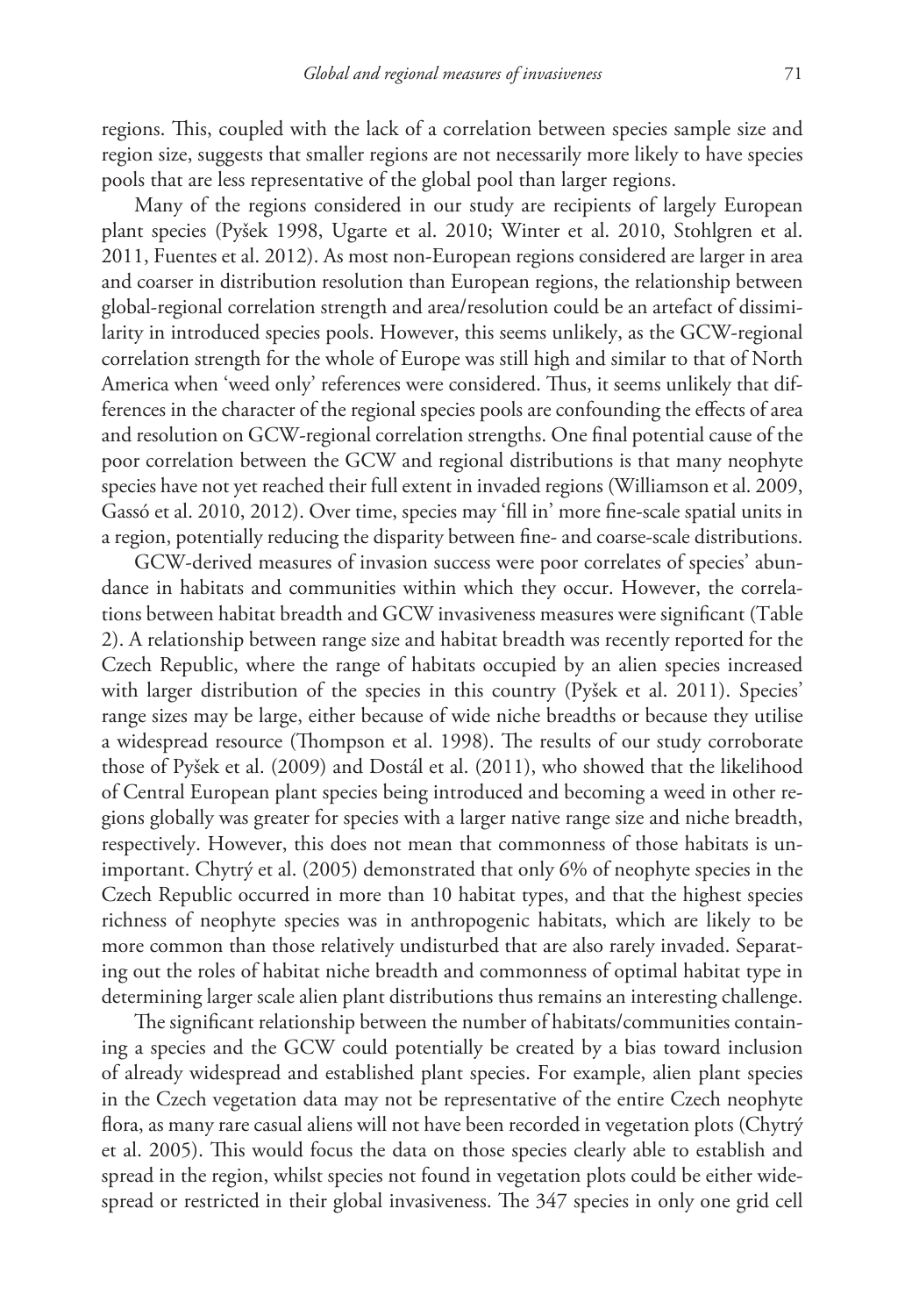for the whole Czech neophyte flora had a range of 0 to 62 references in the GCW. In contrast, the subset of 16 species recorded in only one grid cell and also present in the vegetation dataset had a range of 0 to 30 references in the GCW. This may explain why the correlation strength between the GCW and the number of grid cells occupied by species for the Czech vegetation subset was slightly greater than for the entire list of Czech alien species (Table 2; Fig. 1).

### **Conclusion**

There is a need for a general measure of how invasive alien plant species are across different scales, which will facilitate synthesis of existing and on-going studies in invasion ecology. Whilst a general measure of invasion success based upon the Global Compendium of Weeds may be a good starting point as a correlate of coarse-scale distributions of alien plants in larger regions, it is unable to capture more detailed, fine-scale distributions and species abundances at a local scale. If understanding global-scale patterns of invasiveness remains an important goal in this field, efforts should be made to integrate existing distribution data in a more sophisticated manner than simply compiling lists, using common units of distribution in order to capture how widespread alien plant species are and to allow comparisons among species. In the meantime, we recommend that ecologists use the GCW with caution, as a general indicator of invasiveness limited to larger-scale questions.

### **Acknowledgements**

PP was supported by grant no. P504/11/1028 (Czech Science Foundation), long-term research development project no. RVO 67985939 (Academy of Sciences of the Czech Republic), institutional resources of Ministry of Education, Youth and Sports of the Czech Republic and acknowledges support by the Praemium Academiae award from the Academy of Sciences of the Czech Republic. NF acknowledges support by Instituto de Ecología y Biodiversidad - IEB (project ICM 05-002; PFB-23) and Fondecyt Postdoc 3120125.

### **References**

- Bin Abdullah M (1990) On a robust correlation coefficient. Journal of the Royal Statistical Society 39: 455–460.
- Blackburn TM, Pyšek P, Bacher S, Carlton JT, Duncan RP, Jarošík V, Wilson JRU, Richardson DM (2011) A proposed unified framework for biological invasions. Trends in Ecology and Evolution 26: 333–339. [doi: 10.1016/j.tree.2011.03.023](http://dx.doi.org/10.1016/j.tree.2011.03.023)
- Castro SA, Figueroa JA, Muñoz-Schick M, Jaksic FM (2005) Minimum residence time, biogeographical origin, and life cycle as determinants of the geographical extent of naturalized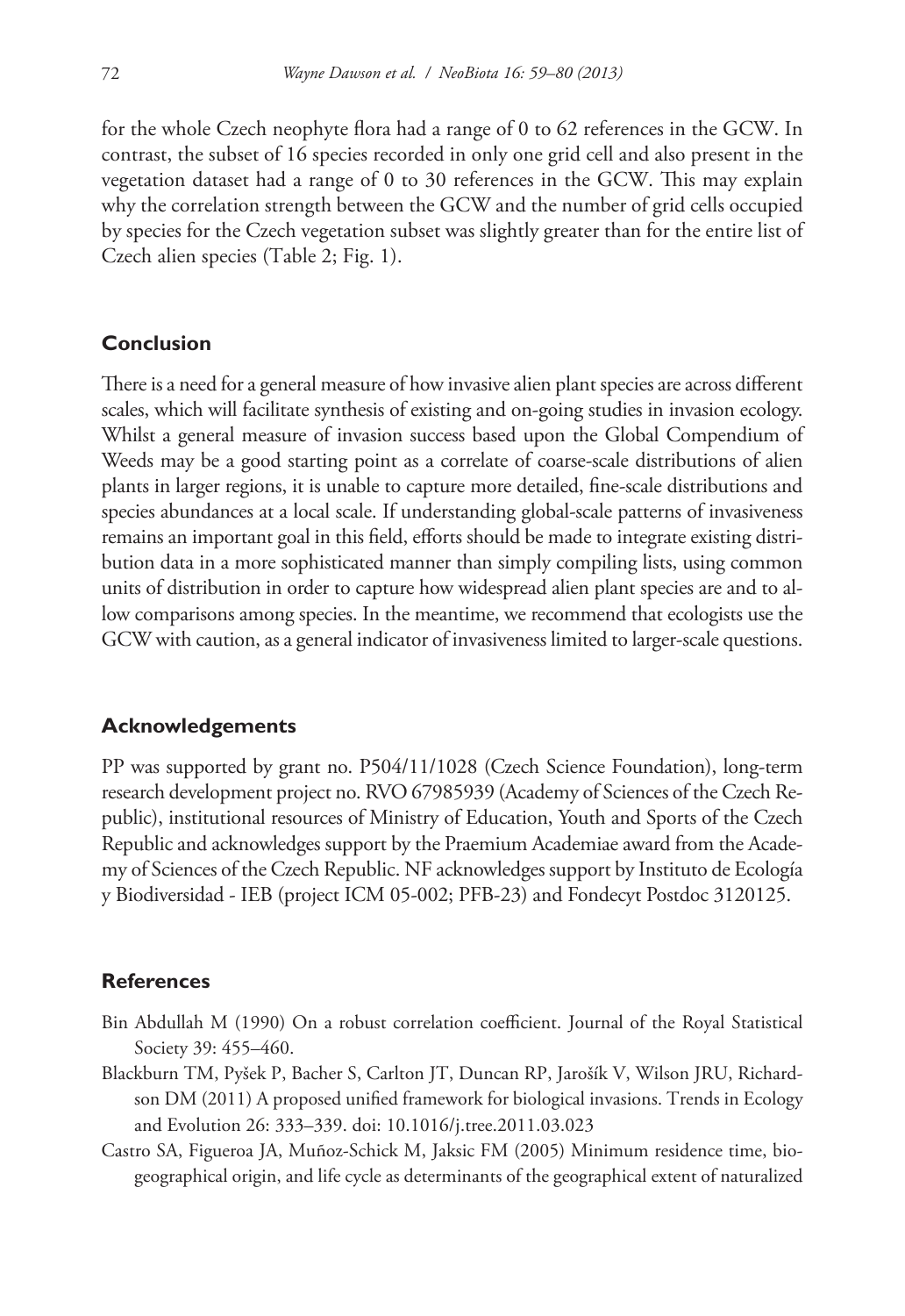plants in continental Chile. Diversity and Distributions 11: 183–191. [doi: 10.1111/j.1366-](http://dx.doi.org/10.1111/j.1366-9516.2005.00145.x) [9516.2005.00145.x](http://dx.doi.org/10.1111/j.1366-9516.2005.00145.x)

- Celesti-Grapow L, Alessandrini A, Arrigoni PV, Assini S, Banfi E, Barni E, Bovio M, Brundu G, Cagiotti MR, Camarda I, Carli E, Conti F, Del Guacchio E, Domina G, Fascetti S, Galasso G, Gubellini L, Lucchese F, Medagli P, Passalacqua NG, Peccenini S, Poldini L, Pretto F, Prosser F, Vidali M, Viegi L, Villani MC, Wilhalm T, Blasi C (2010) Nonnative flora of Italy: Species distribution and threats. Plant Biosystems 144: 12–28. [doi:](http://dx.doi.org/10.1080/11263500903431870) [10.1080/11263500903431870](http://dx.doi.org/10.1080/11263500903431870)
- Chytrý M, Pyšek P, Tichý L, Knollová I, Danihelka J (2005) Invasions by alien plants in the Czech Republic: a quantitative assessment across habitats. Preslia 77: 339–354.
- Chytrý M, Jarošík V, Pyšek P, Hájek O, Knollová I, Tichý L, Danihelka J (2008a) Separating habitat invasibility by alien plants from the actual level of invasion. Ecology 89: 1541– 1553. [doi: 10.1890/07-0682.1](http://dx.doi.org/10.1890/07-0682.1)
- Chytrý M, Maskell LC, Pino J, Pyšek P, Vilà M, Font X, Smart SM (2008b) Habitat invasions by alien plants: a quantitave comparison among Mediterranean, subcontinental and oceanic regions of Europe. Journal of Applied Ecology 45: 448–458. [doi: 10.1111/j.1365-](http://dx.doi.org/10.1111/j.1365-2664.2007.01398.x) [2664.2007.01398.x](http://dx.doi.org/10.1111/j.1365-2664.2007.01398.x)
- Chytrý M, Rafajová M (2003) Czech National Phytosociological Database: basic statistics of the available vegetation-plot data. Preslia 75: 1–15.
- Davies CE, Moss D (2003) EUNIS habitat classification, August 2003. EuropeanTopic Centre on Nature Protection and Biodiversity (Paris).
- Dawson W, Fischer M, van Kleunen M (2011) The maximum relative growth rate of common UK plant species is positively associated with their global invasiveness. Global Ecology and Biogeography 20: 299–306. [doi: 10.1111/j.1466-8238.2010.00599.x](http://dx.doi.org/10.1111/j.1466-8238.2010.00599.x)
- Delisle F, Lavoie C, Jean M, Lachance D (2003) Reconstructing the spread of invasive plants: taking into account biases associated with herbarium specimens. Journal of Biogeography 30: 1033–1042. [doi: 10.1046/j.1365-2699.2003.00897.x](http://dx.doi.org/10.1046/j.1365-2699.2003.00897.x)
- Dengler J, Jansen F, Glöckler F, Peet RK, De Cáceres M, Chytrý M, Ewald J, Oldeland J, Lopez-Gonzalez G, Finckh M, Mucina L, Rodwell JS, Schaminée JHJ, Spencer N (2011): The Global Index of Vegetation-Plot Databases (GIVD): a new resource for vegetation science. Journal of Vegetation Science 22: 582–597. [doi: 10.1111/j.1654-1103.2011.01265.x](http://dx.doi.org/10.1111/j.1654-1103.2011.01265.x)
- Dostál P, Dawson W, van Kleunen M, Keser LH, Fischer M (2011) Central European plant species from more productive habitats are more invasive at a global scale. Global Ecology and Biogeography: 10.1111/j.1466-8238.2011.00754.x
- Forcella F (1985) Final distribution is related to rate of spread in alien weeds. Weed Research 25: 181–195. [doi: 10.1111/j.1365-3180.1985.tb00634.x](http://dx.doi.org/10.1111/j.1365-3180.1985.tb00634.x)
- Fuentes N, Pauchard A, Sánchez P, Esquivel J, Marticorena A (2012) A new comprehensive database of alien plant species in Chile based on herbarium records. Biological Invasions. [doi: 10.1007/s10530-012-0334-6](http://dx.doi.org/10.1007/s10530-012-0334-6)
- Gassó N, Pyšek P, Vilà M, Williamson M (2010) Spreading to a limit: the time required for a neophyte to reach its maximum range. Diversity and Distributions 16: 310–311. [doi:](http://dx.doi.org/10.1111/j.1472-4642.2010.00647.x) [10.1111/j.1472-4642.2010.00647.x](http://dx.doi.org/10.1111/j.1472-4642.2010.00647.x)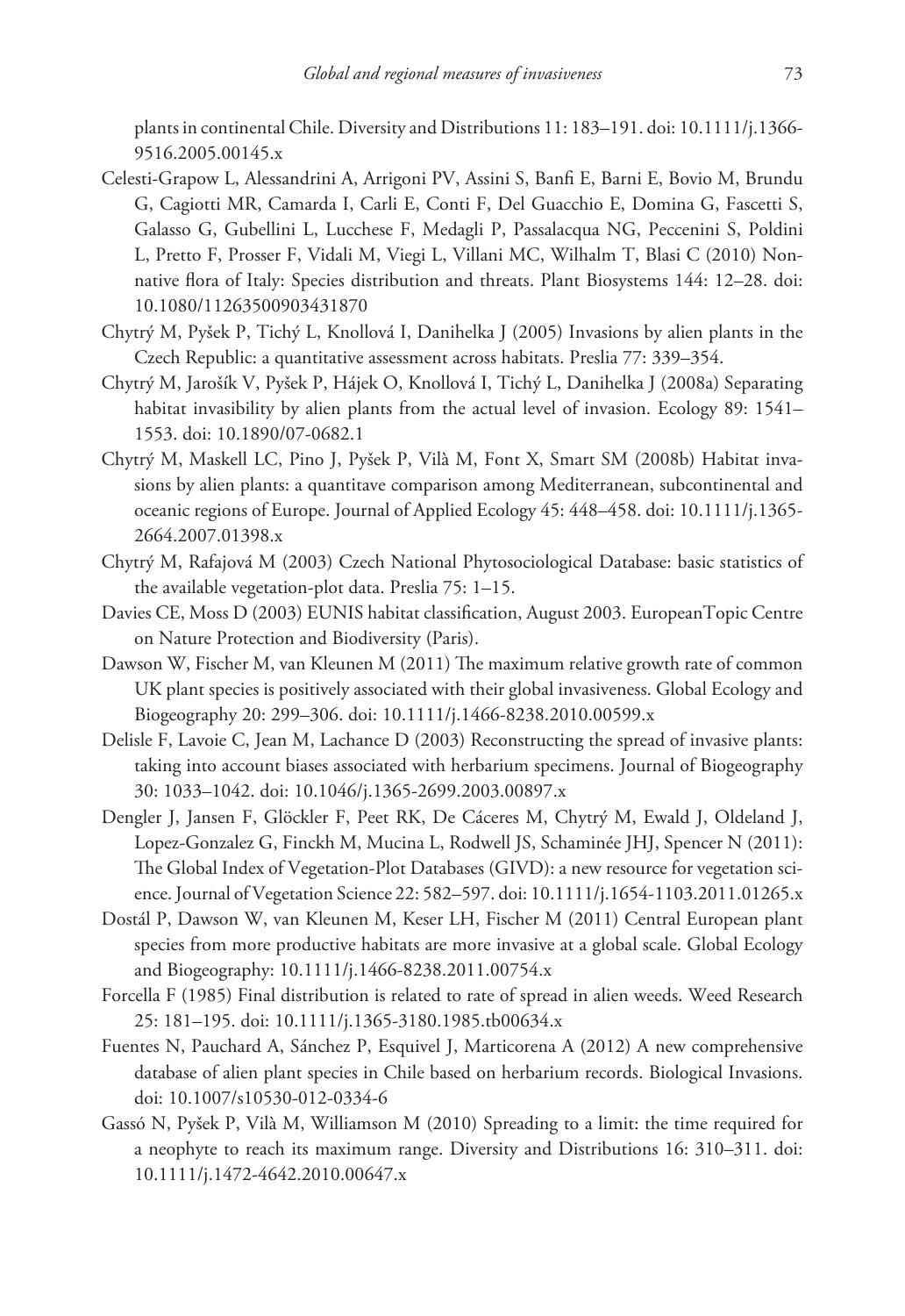- Gassó N, Thuiller W, Pino J, Vilà M (2012) Potential distribution range of invasive plant species in Spain. NeoBiota 12: 25–40. Gurevitch J, Hedges, LV (1999) Statistical issues in ecological meta-analyses. Ecology 80: 1142–1149. [doi: 10.1890/0012-9658\(1999\)080\[1142:SI-](http://dx.doi.org/10.1890/0012-9658(1999)080[1142:SIIEMA]2.0.CO;2)[IEMA\]2.0.CO;2](http://dx.doi.org/10.1890/0012-9658(1999)080[1142:SIIEMA]2.0.CO;2)
- Guo Q (2011) Counting "exotics". Neobiota 9: 71–73. [doi: 10.3897/neobiota.9.1316](http://dx.doi.org/10.3897/neobiota.9.1316)
- Gurevitch J, Fox GA, Wardle GM, Inderjit, Taub D (2011) Emergent insights from the synthesis of conceptual frameworks for biological invasions. Ecology Letters 14: 407–418. [doi: 10.1111/j.1461-0248.2011.01594.x](http://dx.doi.org/10.1111/j.1461-0248.2011.01594.x)
- Hartley S, Kunin WE, Lennon JL, Pocock MJO (2004) Coherence and discontinuity in the scaling of species distribution patterns. Proceedings of the Royal Society London Series B 271: 81–88. [doi: 10.1098/rspb.2003.2531](http://dx.doi.org/10.1098/rspb.2003.2531)
- Jenkins C, Keller S (2010) A phylogenetic comparative study of preadaptation for invasiveness in the genus *Silene* (Caryophyllaceae). Biological Invasions 13: 1471–1486. [doi: 10.1007/](http://dx.doi.org/10.1007/s10530-10-9907-4) [s10530-010-9907-4](http://dx.doi.org/10.1007/s10530-10-9907-4)
- Jennings MD, Faber-Langendoen D, Loucks OL, Peet RK, Roberts D (2009) Standards for associations and alliances of the U.S. National Vegetation Classification. Ecological Monographs 79: 173–199. [doi: 10.1890/07-1804.1](http://dx.doi.org/10.1890/07-1804.1)
- Jeschke JM, Aparicio LG, Haider S, Heger T, Lortie CJ, Pyšek P, Strayer DL (2012) Support for major hypotheses in invasion biology is uneven and declining. NeoBiota 14: 1–20. [doi:](http://dx.doi.org/10.3897/neobiota.14.3435) [10.3897/neobiota.14.3435](http://dx.doi.org/10.3897/neobiota.14.3435)
- Kartesz JT, The Biota of North America Program (BONAP) (2011) North American Plant Atlas (Chapel Hill, N.C.). <http://www.bonap.org/MapSwitchboard.html>
- Lambdon PW, Pyšek P, Basnou C, Hejda M, Arianoutsou M, Essl F, Jarošík V, Pergl J, Winter M, Anastasiu P, Andriopoulos P, Bazos I, Brundu G, Celesti-Grapow L, Chassot P, Delipetrou P, Josefsson M, Kark S, Klotz S, Kokkoris Y, Kühn I, Marchante H, Perglová I, Pino J, Vilà M, Zikos A, Roy D, Hulme PE (2008) Alien flora of Europe: species diversity, temporal trends, geographical patterns and research needs. Preslia 80: 101–149.
- Lloret F, Medail F, Brundu G, Hulme PE (2004) Local and regional abundance of exotic plant species on Mediterranean islands: are species traits important? Global Ecology and Biogeography 13: 37–45. [doi: 10.1111/j.1466-882X.2004.00064.x](http://dx.doi.org/10.1111/j.1466-882X.2004.00064.x)
- Milne BT (1991) Heterogeneity as a multiscale characteristic of landscapes. In: Kolasa J, Pickett STA (Eds) Ecological heterogeneity. Springer-Verlag (Berlin & Heidelberg): 70–84. [doi: 10.1007/978-1-4612-3062-5\\_4](http://dx.doi.org/10.1007/978-1-4612-3062-5_4)
- Pauchard A, Shea K (2006) Integrating the study of non-native plant invasions across spatial scales. Biological Invasions 8: 399–413. [doi: 10.1007/s10530-005-6419-8](http://dx.doi.org/10.1007/s10530-005-6419-8)
- Preston CD, Pearman DA, Dines TD (2002) New atlas of the British and Irish flora. Oxford University Press (Oxford).
- Pyšek P (1998) Is there a taxonomic pattern to invasions? Oikos 82: 282-294. [doi:](http://dx.doi.org/10.2307/3546968) [10.2307/3546968](http://dx.doi.org/10.2307/3546968)
- Pyšek P (2011) Knowing what we count: a comment on Guo. NeoBiota 10: 81–88. [doi:](http://dx.doi.org/10.3897/neobiota.10.1976) [10.3897/neobiota.10.1976](http://dx.doi.org/10.3897/neobiota.10.1976)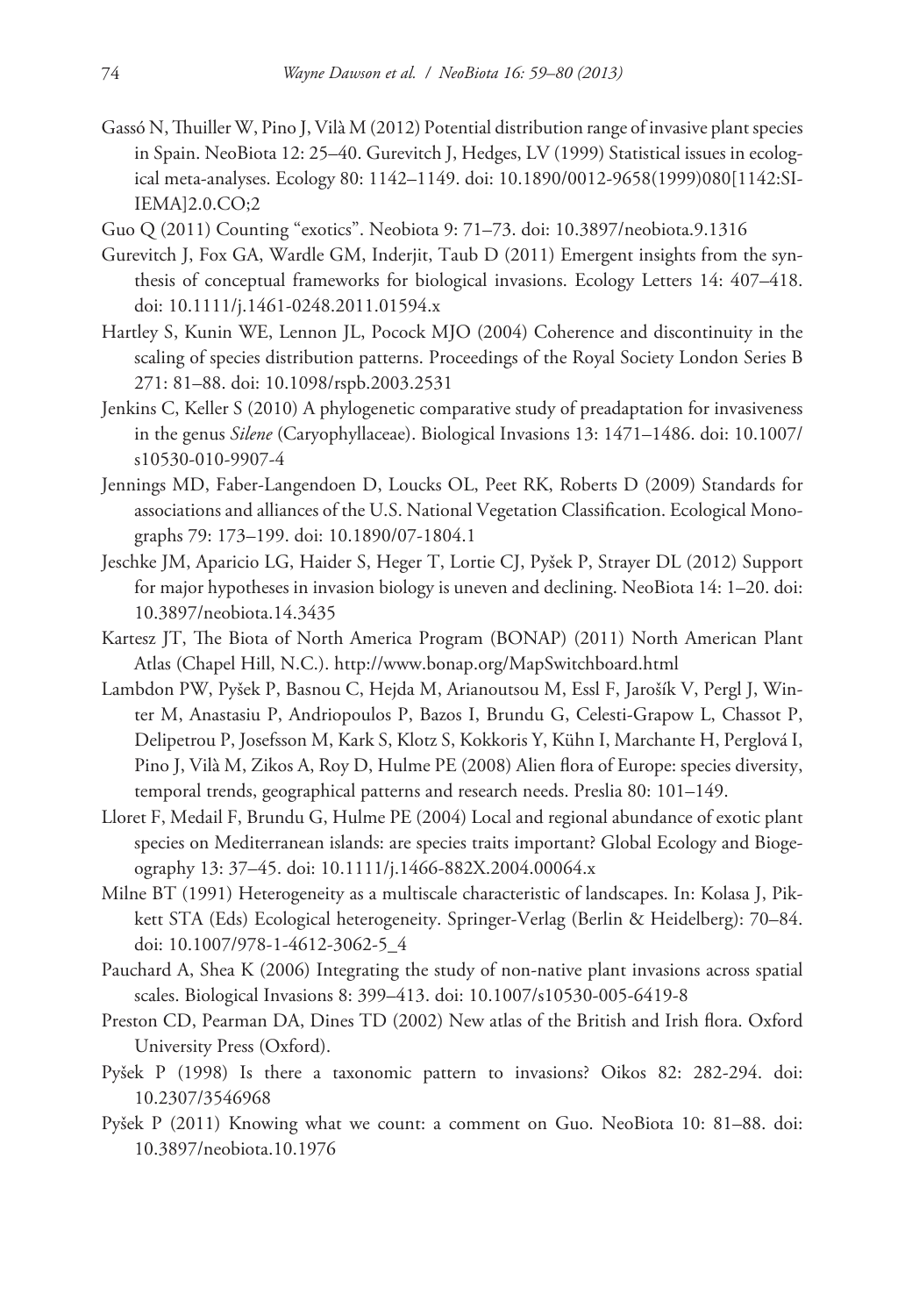- Pyšek P, Chytrý M, Pergl J, Sádlo J, Wild J (2012a) Plant invasions in the Czech Republic: current state, introduction dynamics, invasive species and invaded habitats. Preslia 84: 576–630.
- Pyšek P, Danihelka J, Sádlo J, Chrtek J Jr, Chytrý M, Jarošík V, Kaplan Z, Krahulec F, Moravcová L, Pergl J, Štajerová K, Tichý L (2012b) Catalogue of alien plants of the Czech Republic (2nd edition): checklist update, taxonomic diversity and invasion patterns. Preslia 84: 155–255.
- Pyšek P, Prach K (1993) Plant invasions and the role of riparian habitats a comparison of four species alien to central Europe. Journal of Biogeography 20: 413–420. [doi:](http://dx.doi.org/10.2307/2845589) [10.2307/2845589](http://dx.doi.org/10.2307/2845589)
- Pyšek P, Jarošík V, Chytrý M, Danihelka J, Kühn I, Pergl J, Tichý L, Biesmeijer J, Ellis, WN, Kunin WE, Settele J (2011) Successful invaders co-opt pollinators of native flora and accumulate insect pollinators with increasing residence time. Ecological Monographs 81: 277–293. [doi: 10.1890/10-0630.1](http://dx.doi.org/10.1890/10-0630.1)
- Pyšek P, Jarošík V, Pergl J, Randall R, Chytrý M, Kühn I, Tichý L, Danihelka J, Chrtek jun J, Sádlo J (2009) The global invasion success of central European plants is related to distribution characteristics in their native range and species traits. Diversity and Distributions, 15: 891–903. [doi: 10.1111/j.1472-4642.2009.00602.x](http://dx.doi.org/10.1111/j.1472-4642.2009.00602.x)
- Pyšek P, Richardson DM, Pergl J, Jarošík V, Sixtová Z, Weber E (2008) Geographical and taxonomic biases in invasion ecology. Trends in Ecology and Evolution, 23: 237–244. [doi:](http://dx.doi.org/10.1016/j.tree.2008.02.002) [10.1016/j.tree.2008.02.002](http://dx.doi.org/10.1016/j.tree.2008.02.002)
- Pyšek P, Richardson DM, Rejmánek M, Webster G, Williamson M, Kirschner J (2004) Alien plants in checklists and floras: towards better communication between taxonomists and ecologists. Taxon 53: 131–143. [doi: 10.2307/4135498](http://dx.doi.org/10.2307/4135498)
- Rabinowitz D **(**1981) Seven forms of rarity. In: Synge H (Ed) The biological aspects of rare plant conservation Wiley and Sons Ltd. (Chichester): 205–217.
- Randall RP (2002) A global compendium of weeds. RJ and FJ Richardson (Melbourne).
- Rejmánek M (2011) Invasiveness. In: Simberloff D, Rejmánek M (Eds) Encyclopedia of biological invasions. University of California Press (Berkley and Los Angeles): 379–385.
- Richardson DM, Pyšek P, Rejmánek M, Barbour MG, Panetta FD, West CJ (2000) Naturalization and invasion of alien plants: concepts and definitions. Diversity and Distributions 6: 93–107. [doi: 10.1046/j.1472-4642.2000.00083.x](http://dx.doi.org/10.1046/j.1472-4642.2000.00083.x)
- Richardson DM, Rejmánek M (2004) Conifers as invasive aliens: a global survey and predictive framework. Diversity and Distributions 10: 321–331. [doi: 10.1111/j.1366-](http://dx.doi.org/10.1111/j.1366-9516.2004.00096.x) [9516.2004.00096.x](http://dx.doi.org/10.1111/j.1366-9516.2004.00096.x)
- Speek T, Lotz LAP, Ozinga WA, Tamis WLM, Schaminée JHJ, van der Putten W (2011) Factors relating to regional and local success of exotic plants species in their new range. Diversity and Distributions 17: 542–551. [doi: 10.1111/j.1472-4642.2011.00759.x](http://dx.doi.org/10.1111/j.1472-4642.2011.00759.x)
- Stohlgren TJ, Pyšek P, Kartesz J, Nishino M, Pauchard A, Winter M, Pino J, Richardson DM, Wilson J RU, Murray BR, Phillips ML, Ming-yang L, Celesti-Grapow L, Font X (2011) Widespread plant species: natives versus aliens in our changing world. Biological Invasions, 13: 1931–1944. [doi: 10.1007/s10530-011-0024-9](http://dx.doi.org/10.1007/s10530-011-0024-9)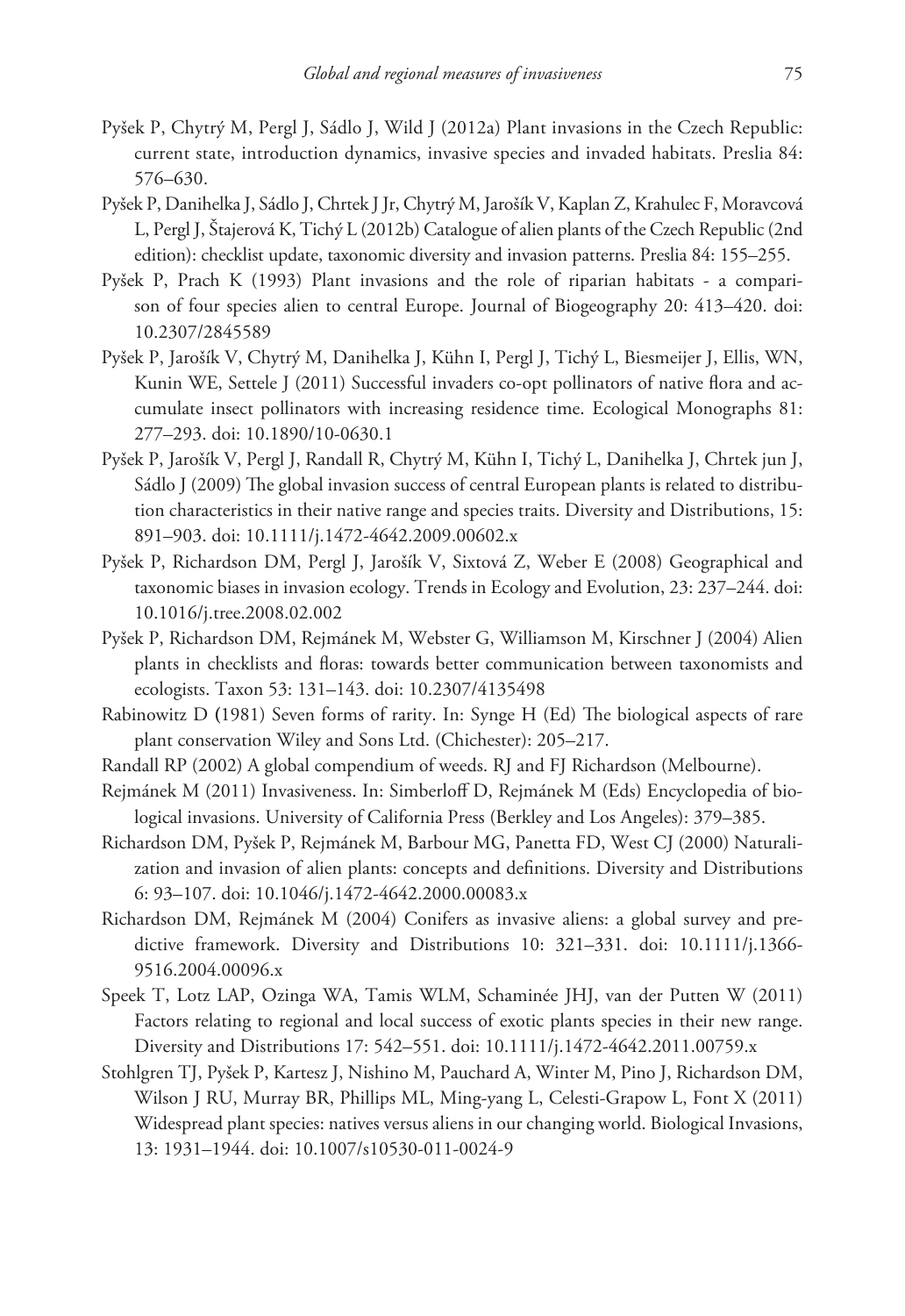- Thompson K, Hodgson JG, Gaston KJ (1998) Abundance-range size relationships in the herbaceous flora of central England. Journal of Ecology 86: 439–448. [doi: 10.1046/j.1365-](http://dx.doi.org/10.1046/j.1365-2745.1998.00264.x) [2745.1998.00264.x](http://dx.doi.org/10.1046/j.1365-2745.1998.00264.x)
- Ugarte E, Fuentes N, Klotz S (2010) European plants in southern South America unwanted visitors? In: Settele J, Penev L, Georgiev T, Grabaum R, Grobelnik V, Hammen V, Klotz S, Kotarac M, Kühn I (Eds) Atlas of biodiversity risk. Pensoft (Sofia): 148–149.
- van der Maarel E (1979) Transformation of cover-abundance values in phytosociology and its effects on community similarity. Vegetatio 38: 97–114.
- van Kleunen M, Johnson SD (2007) Effects of self-compatibility on the distribution range of invasive European plants in North America. Conservation Biology 21: 1537–1739. [doi:](http://dx.doi.org/10.1111/j.1523-1739.2007.00765.x) [10.1111/j.1523-1739.2007.00765.x](http://dx.doi.org/10.1111/j.1523-1739.2007.00765.x)
- van Kleunen M, Fischer M (2009) Release from foliar and floral fungal pathogen species does not explain the geographic spread of naturalized North American plants in Europe. Journal of Ecology 97: 385–392. [doi: 10.1111/j.1365-2745.2009.01483.x](http://dx.doi.org/10.1111/j.1365-2745.2009.01483.x)
- Weber E, Sun S-G, Li B (2008) Invasive alien plants in China: diversity and ecological insights. Biological Invasions 10: 1411–1429. [doi: 10.1007/s10530-008-9216-3](http://dx.doi.org/10.1007/s10530-008-9216-3)
- Williamson M, Dehnen-Schmutz K, Kühn I, Hill M, Klotz S, Milbau A, Stout J, Pyšek P (2009) The distribution of range sizes of native and alien plants in four European countries and the effects of residence time. Diversity and Distributions 15: 158–166. [doi:](http://dx.doi.org/10.1111/j.1472-4642.2008.00528.x) [10.1111/j.1472-4642.2008.00528.x](http://dx.doi.org/10.1111/j.1472-4642.2008.00528.x)
- Williamson M, Pyšek P, Jarošík V, Prach K (2005) On the rates and patterns of spread of alien plants in the Czech Republic, Britain and Ireland. Ecoscience 12: 424–433. [doi: 10.2980/](http://dx.doi.org/10.2980/i1195-6860-12-3-424.1) [i1195-6860-12-3-424](http://dx.doi.org/10.2980/i1195-6860-12-3-424.1).1
- Winter M, Schweiger O, Klotz S, Nentwig W, Andriopoulos P, Arianoutsou M, Basnou C, Delipetrou P, Didziulis V, Hejda M, Hulme P E, Lambdon PW, Pergl J, Pyšek P, Roy DB, Kühn I (2009) Plant extinctions and introductions lead to phylogenetic and taxonomic homogenization of the European flora. Proceedings of the National Academy of Sciences of the United States of America 106: 21721–21725. [doi: 10.1073/pnas.0907088106](http://dx.doi.org/10.1073/pnas.0907088106)
- Winter M, Kühn I, La Sorte F A, Schweiger O, Nentwig W, Klotz S (2010) The role of nonnative plants and vertebrates in defining patterns of compositional dissimilarity within and across continents. Global Ecology and Biogeography 19: 332–342. [doi: 10.1111/j.1466-](http://dx.doi.org/10.1111/j.1466-8238.2010.00520.x) [8238.2010.00520.x](http://dx.doi.org/10.1111/j.1466-8238.2010.00520.x)
- Zuloaga FO, Morrone O, Belgrano M (2008) Catálogo de las plantas vasculares del Cono Sur (Argentina, Sur de Brasil, Chile, Paraguay y Uruguay). Monographs in Systematic Botany. Missouri Botanical Garden (St. Louis): 3486.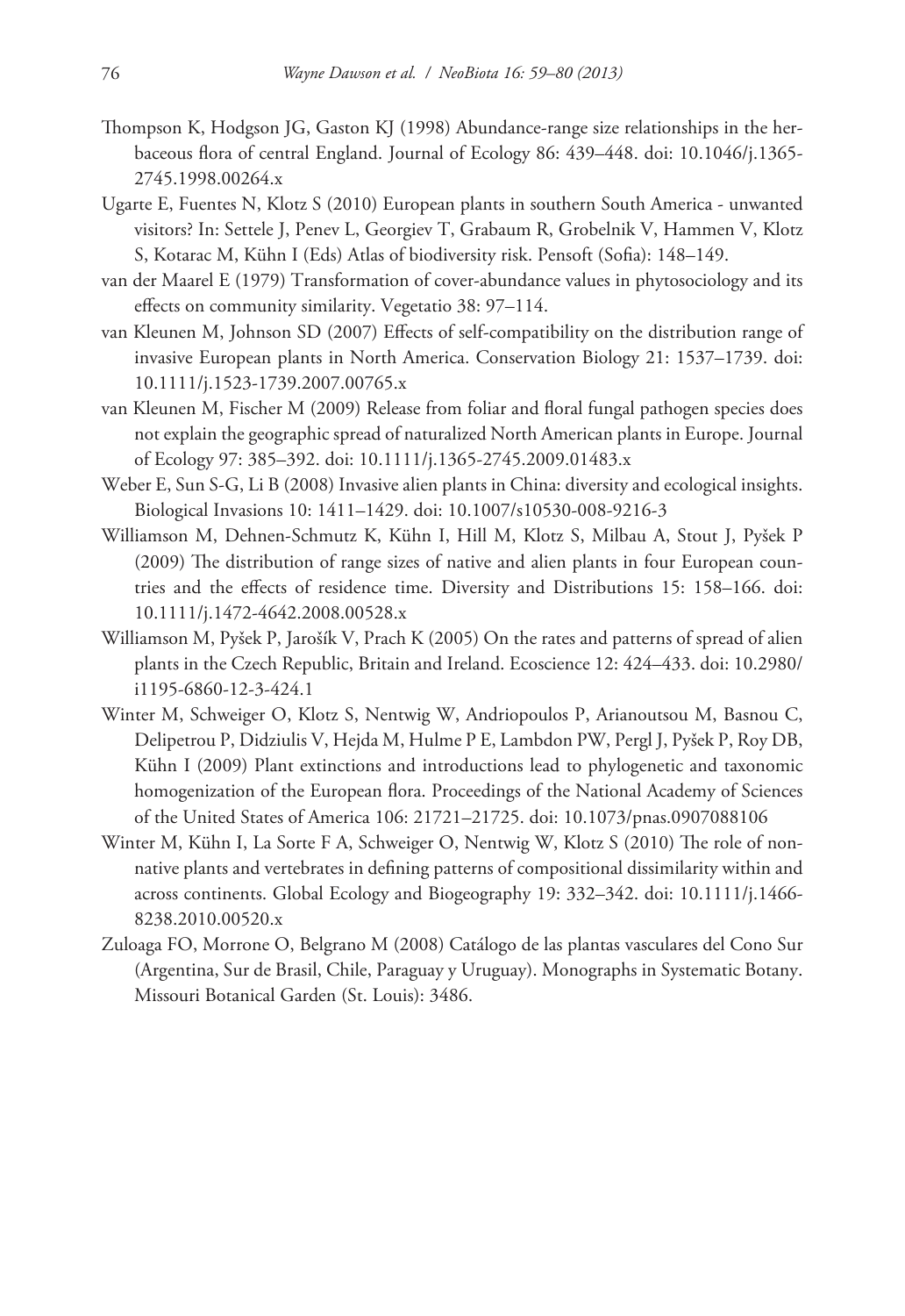## **Appendix**

Table S1. Description of GCW areas used as as measure of invasiveness, based on references in the Global Compendium of Weeds recording a species in a particular global area. The number of references in the Global Compendium of Weeds referring to each global area is listed, along with the countries (or regions) covered.

| Areas                | Countries/regions covered                                                                                      | Number of<br>references |
|----------------------|----------------------------------------------------------------------------------------------------------------|-------------------------|
| Africa               | East Africa, Egypt, Ethiopia, South Africa, Sudan, Tropical<br>Africa, West Africa, Zimbabwe and Zambia        | 21                      |
| Asia, North and East | Asia (whole), China, Japan, Mongolia, Nepal, Taiwan                                                            | 15                      |
| Asia, South          | Bangladesh, India, Pakistan, Sri Lanka                                                                         | 4                       |
| Asia, South East     | Indonesia, Java (Indonesia), Papua New Guinea, South East Asia<br>(whole), Thailand, Vietnam.                  | 11                      |
| Asia, Middle East    | Iran and Iraq, Israel, Middle East (whole), Syria                                                              | 4                       |
| Australasia          | Australia, New Zealand                                                                                         | 52                      |
| Central America      | Central America (whole), Cuba, Guadeloupe, Jamaica, Mexico,<br>Puerto Rico                                     | 10                      |
| Europe               | Eastern Europe, Europe (whole), Finland, Italy, Mediterranean,<br>Portugal, UK, Western Europe                 | 14                      |
| North America        | Canada, North America (whole), USA                                                                             | 88                      |
| Pacific              | Galapagos, Hawai'i, Micronesia, Pacific (whole), Pohnpei                                                       | 8                       |
| South America        | Argentina, Brazil, Chile, Guyana, Suriname and French Guiana,<br>Peru, Peru and Ecuador, South America (whole) | 16                      |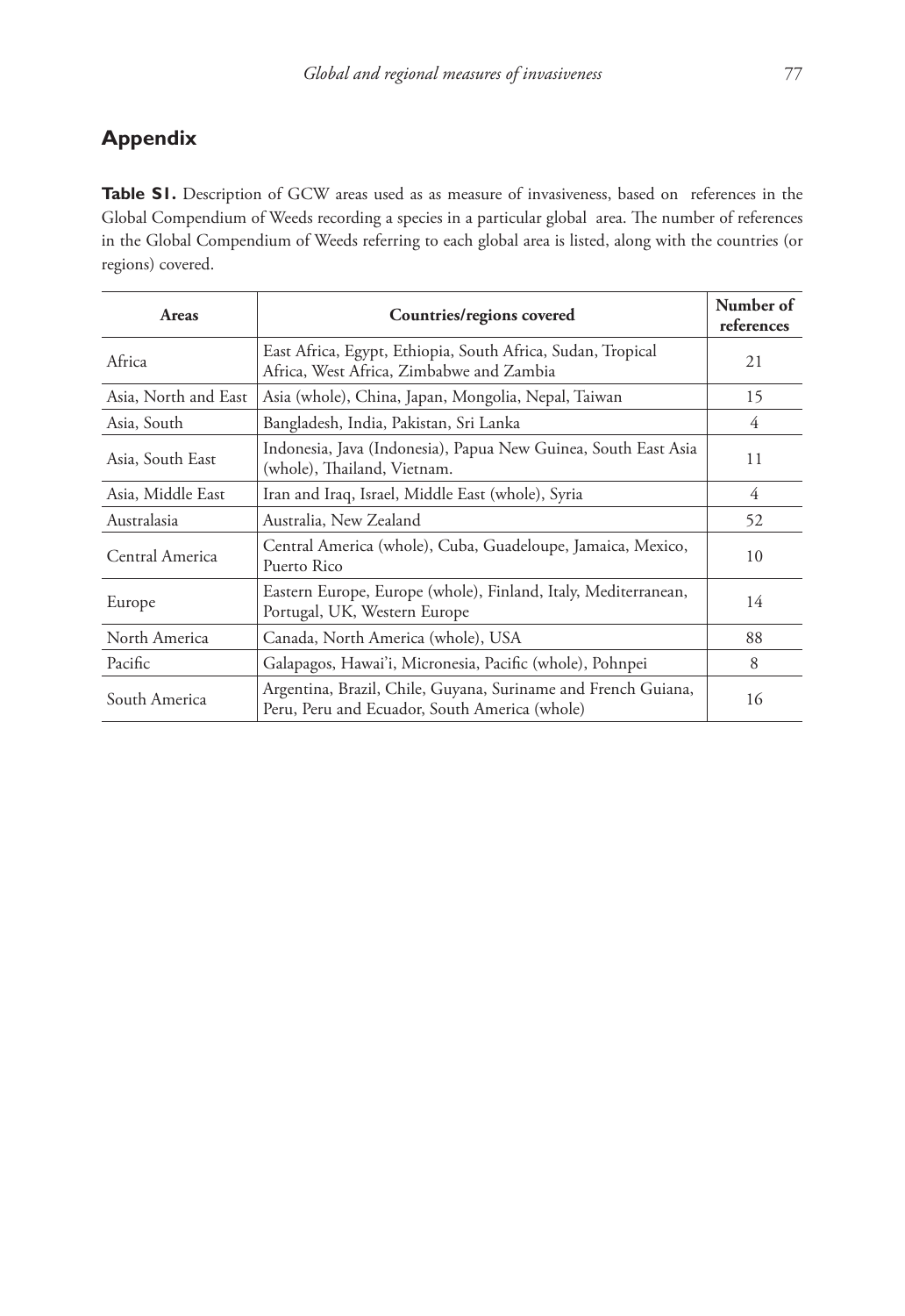

**Figure S2.** Spearman's ρ correlation coefficients of the relationship between the number of references in (closed circles), or the number of GCW areas occupied (open circles) according to the Global Compendium of Weeds (using 'weed only' references), and the distribution (number of units occupied) of species in 18 regions. GCW-invasiveness measures were calculated using all non-target region references. Error bars indicate bootstrapped, bias-corrected 95% confidence intervals; the dashed line signifies  $\rho$ =0.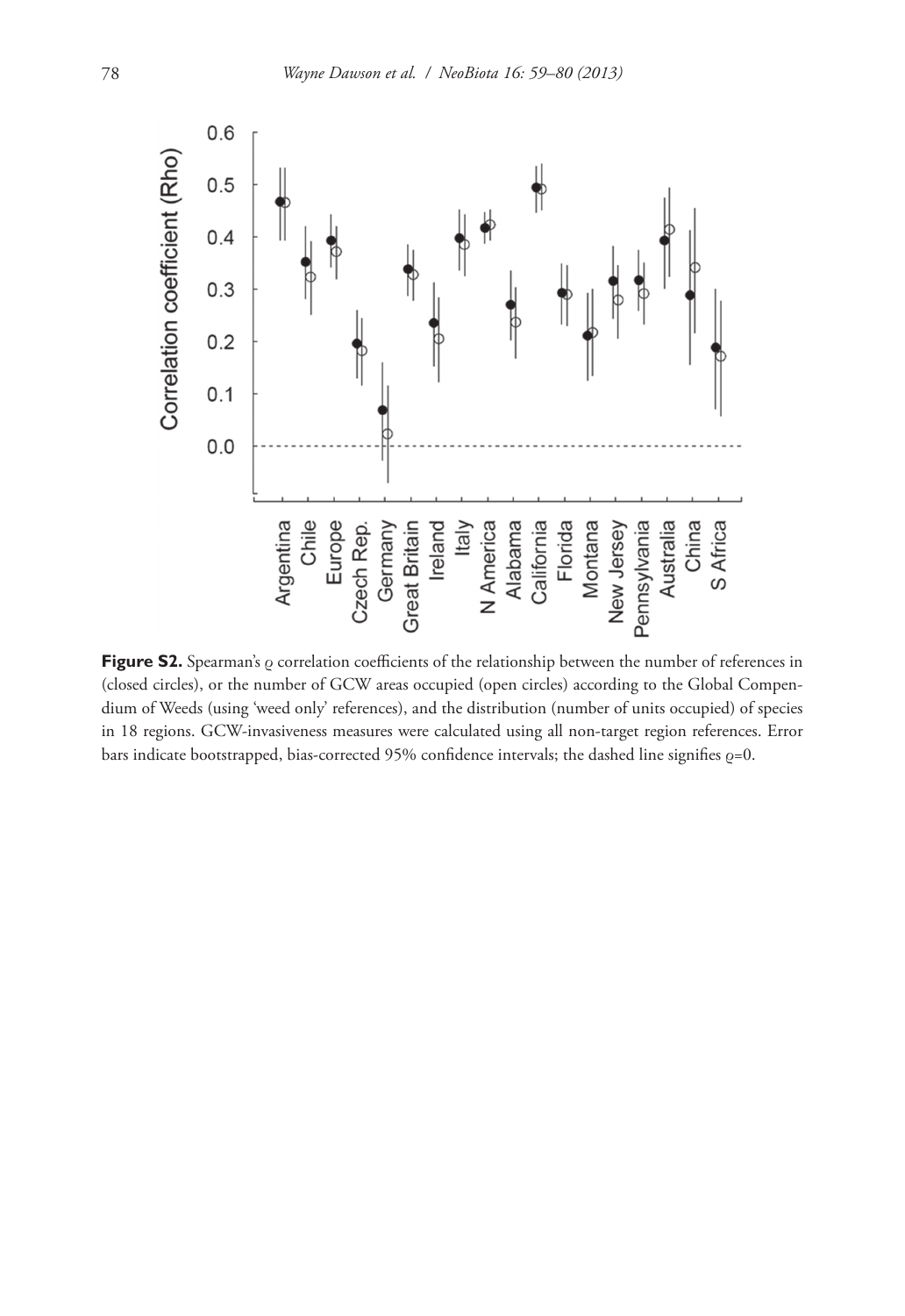

**Figure S3.** Relationships between the correlation strength (Z-transformed Spearman's ρ coefficient) of GCW-derived invasiveness measures (using 'weed only references in the Global Compendium of Weeds) versus regional distributions, and region area (**a**) and resolution (area of distribution units; **b**). Solid lines and circles represent the fitted models and correlation strengths per region, respectively, with number of references in the global compendium of weeds as the GCW-invasiveness measure. Dashed lines and open circles are fitted models and region correlation strengths, respectively, with the number of GCW areas as the invasiveness measure. Note the natural log scale on the x axes.